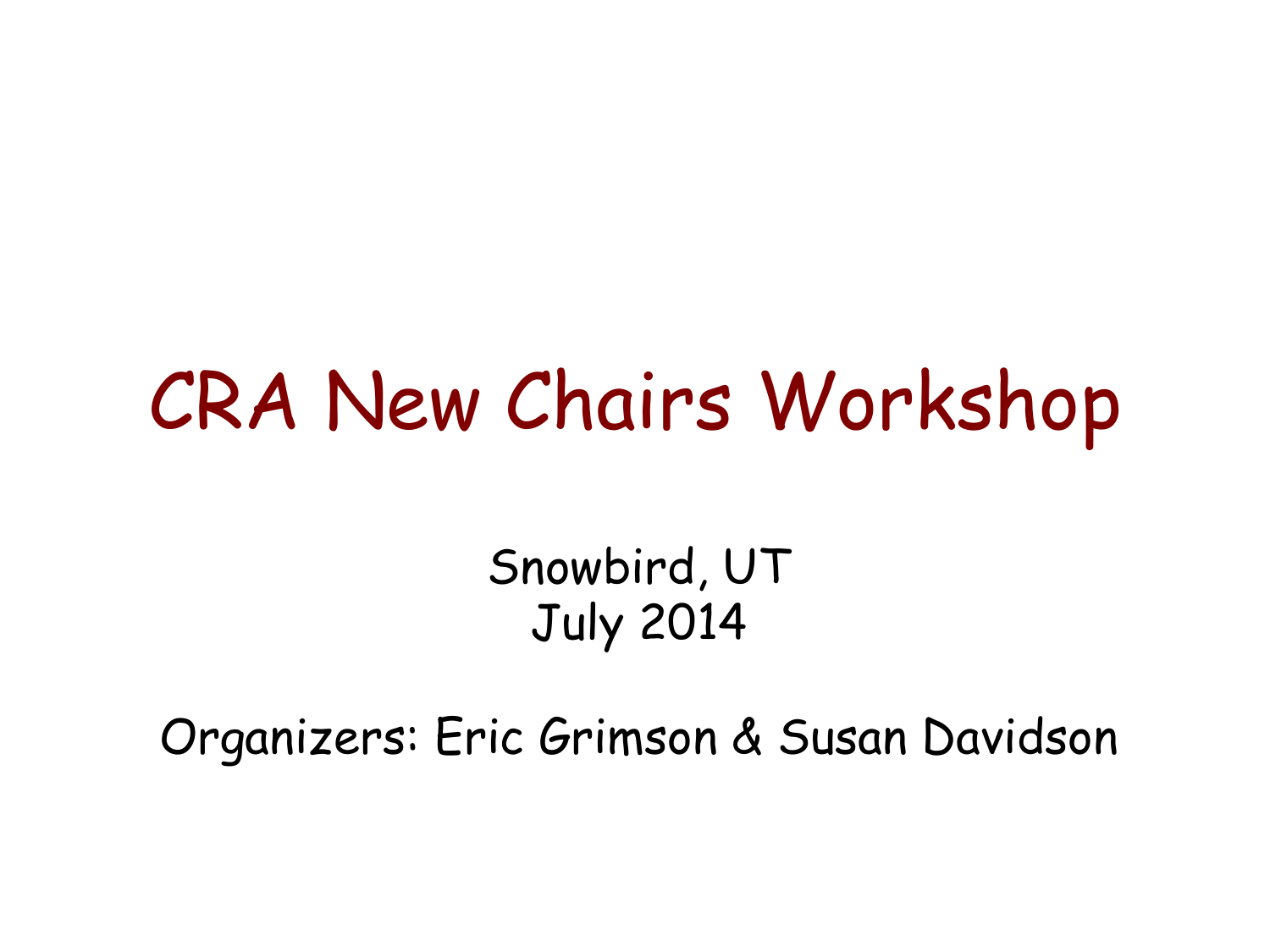# Nuts & Bolts of Managing a Department

Anne Condon, UBC Greg Hager, Johns Hopkins Dan Lopresti, Lehigh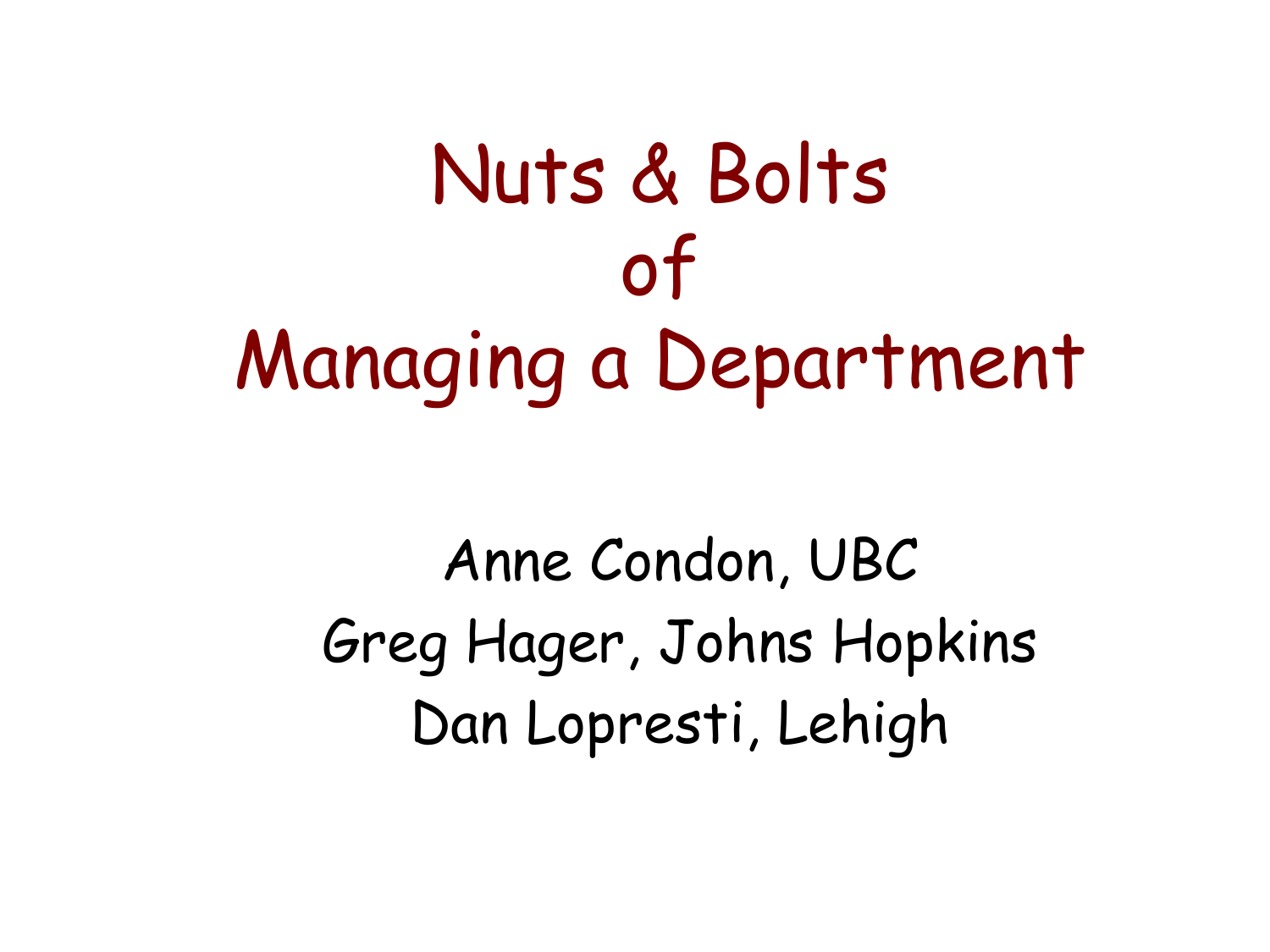#### Dept Nuts and Bolts | Anne Condon UBC Plan for:

- Consistency, transparency: teaching assignments, retirement planning (use associate heads/exec to air precedent-setting requests)
- Feedback: e.g., annual meetings to work through post-tenure slump, poor teaching performance
- Delegation: associate heads & senior staff, e.g., to handle external awards, grant mentoring, grad student issues, … plus nurture future chairs
- Assessment and improvement of departmental processes
- Respectful dialogue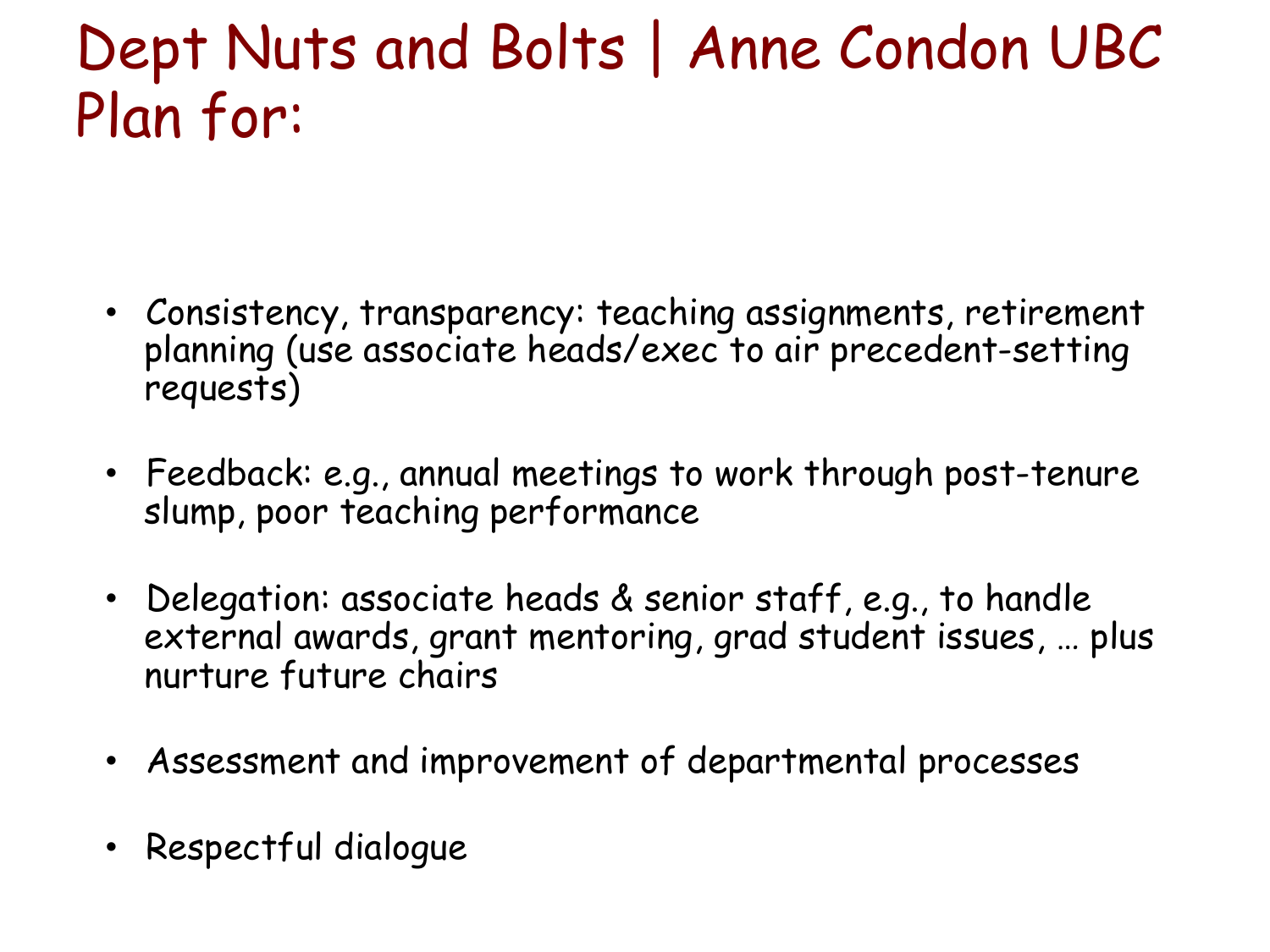#### Dealing with the Nuts Without Driving Yourself There Greg Hager, JHU

- Focus on learning early on – People (faculty, staff, leadership) – Processes and policy
- Identify clear principles and boundaries
- Act with clear objectives
	- Are you trying solve a problem or start something new?
	- Make your role clear and stick to it
	- Choose between objectives and mechanisms



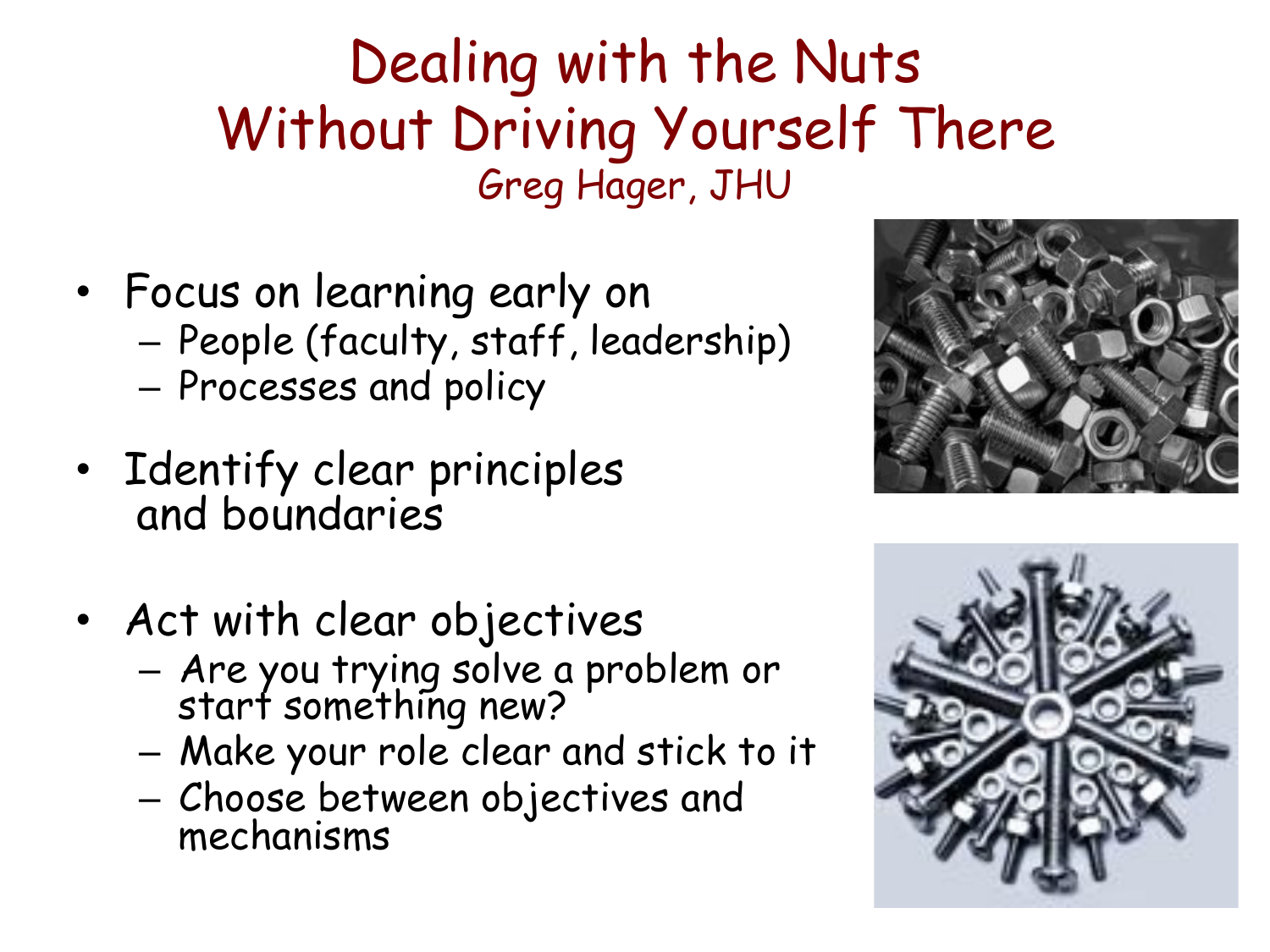### My "Nuts and Bolts" Dan Lopresti

- Be both collegial and a leader (and, yes, it's okay to delegate).
- Ask lots of questions.
- Give visibility to outcomes that are the result of good behavior.
- Find opportunities to promote diversity and inclusion.
- Value other people's time.
- Developing talent (mentoring) is part of the job.
- Treat the staff with respect.
- Address problems as soon as you become aware of them.
- Take legal issues (discrimination / harassment claims) seriously.
- Be empathetic yet dispassionate.

Dan Lopresti, Lehigh University, July 20, 2014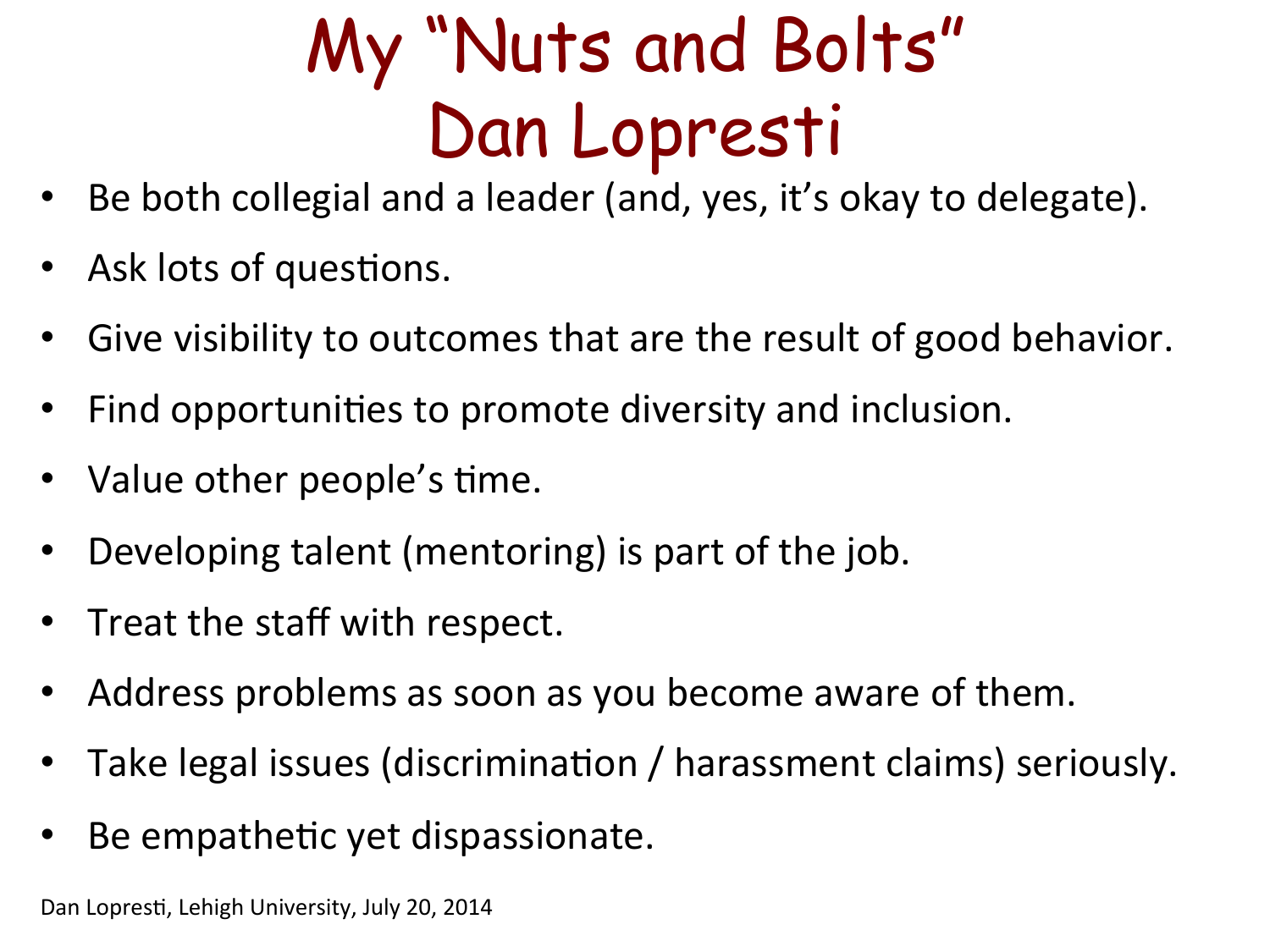## Dealing with Stakeholders

Ellen Zegura, Georgia Tech Julia Hirschberg, Columbia Rob Rutenbar, Illinois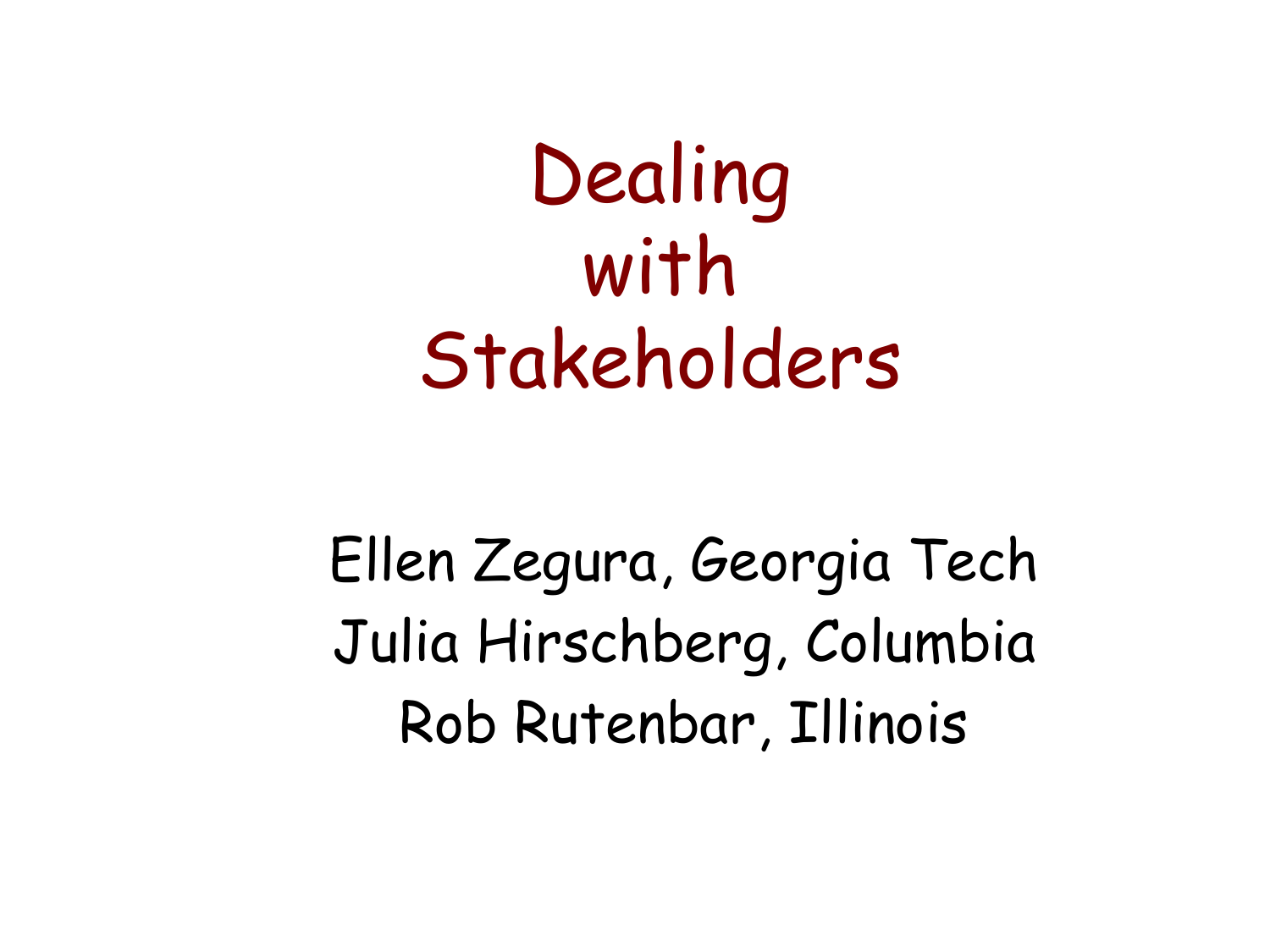### Dealing with Stakeholders Ellen Zegura

- "Department chair is the most difficult job in academia." Why? because you are directly answerable to the most diverse stakeholders (faculty, staff, students, upper admin)
- About upper administration – Manage up. Make your boss successful.
- About faculty
	- Listen. Coach. Don't do it all yourself. Everyone needs/wants praise (even your boss).
- About peers
	- Your new best friends. Competitors and collaborators.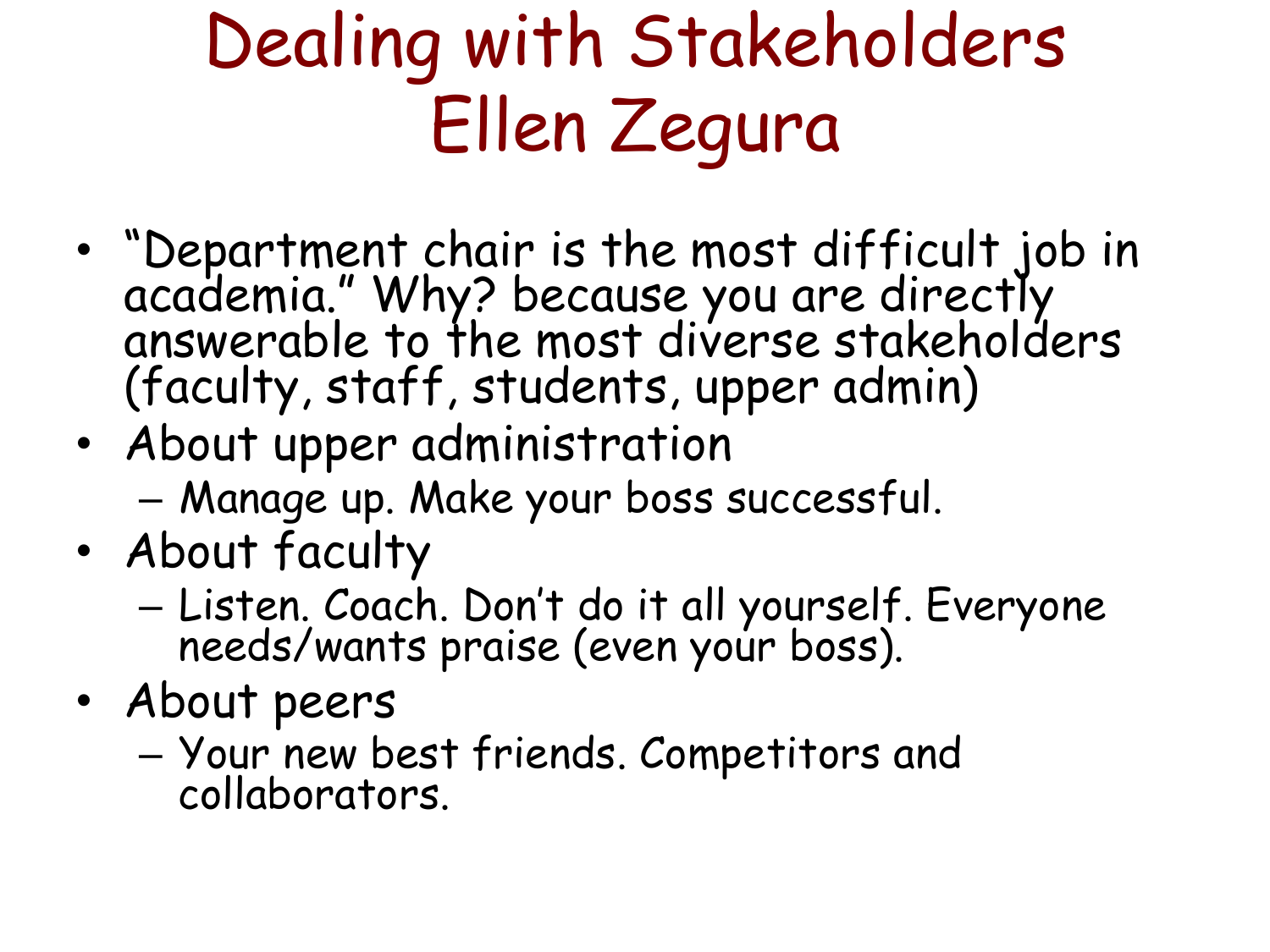#### Care and Feeding of Your Stakeholders Julia Hirschberg

- Step 1: Who are yours? Upper admin, dean, faculty, staff, other chairs, alumni (board of visitors), students, ??
- Step 2: How do you connect with them?
- Step 3: How do you prioritize their demands?
- Step 4: How much "tending" can be delegated?
- Step 5: How can you maintain your own research program in all of this?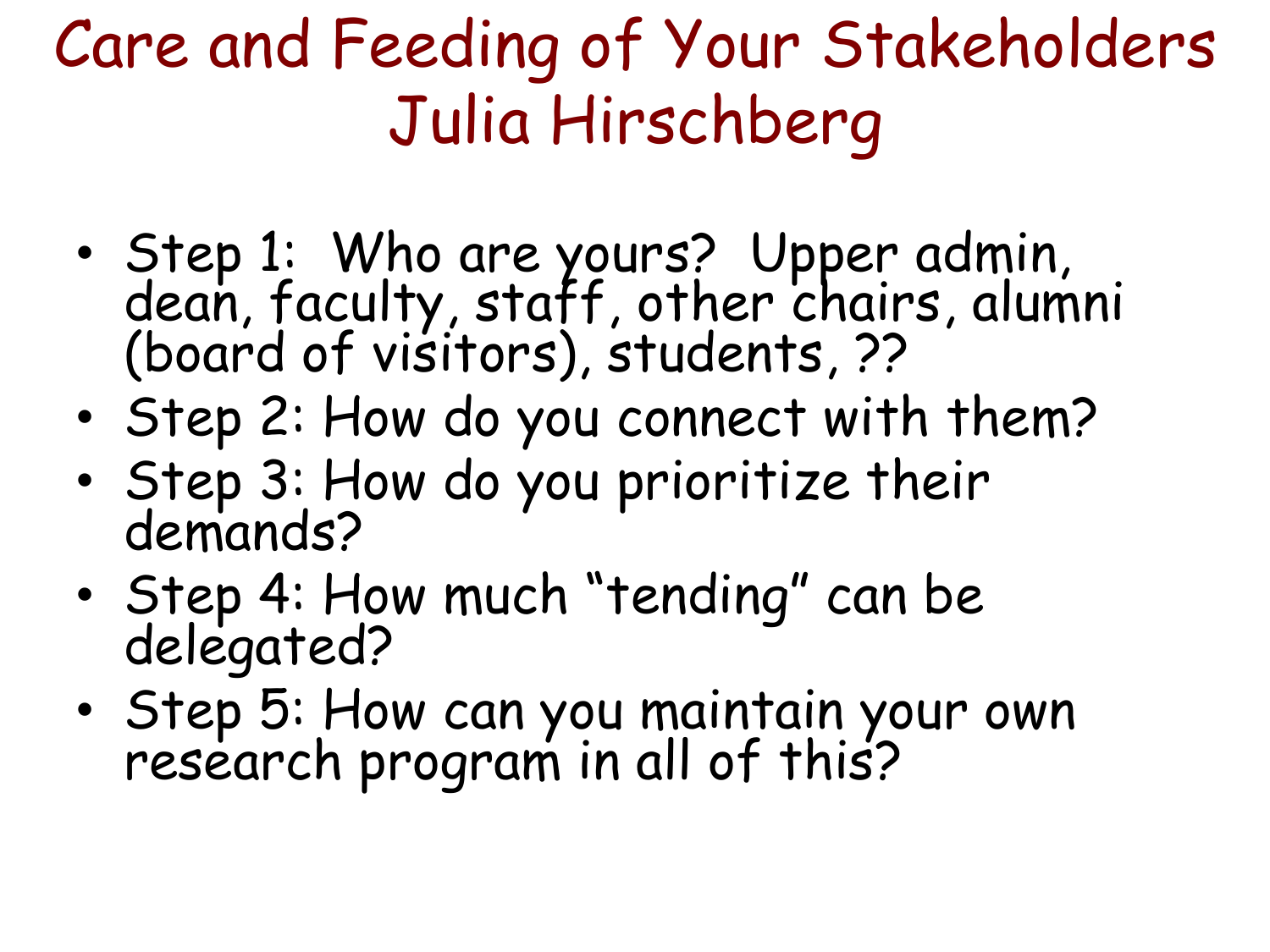#### Stakeholders, Stakeholders, Everywhere... **Rob Rutenbar**

#### Villa El Salvadore, Peru Managing... (UPF



- ME
- Clarity of intent: **concision**
- Don't whine: persuade w/ **data**
- "Make your boss(es) look **good**"
	- PEERS
- Play nice: graceful **co-opetition**
- (Some whining ok: don't **overdo**)
- Make your organization look **good**

#### **DOW**

- Clarity of intent: **consistency**
- Never whine: **positivity**
- Execution: Deliver as **promised**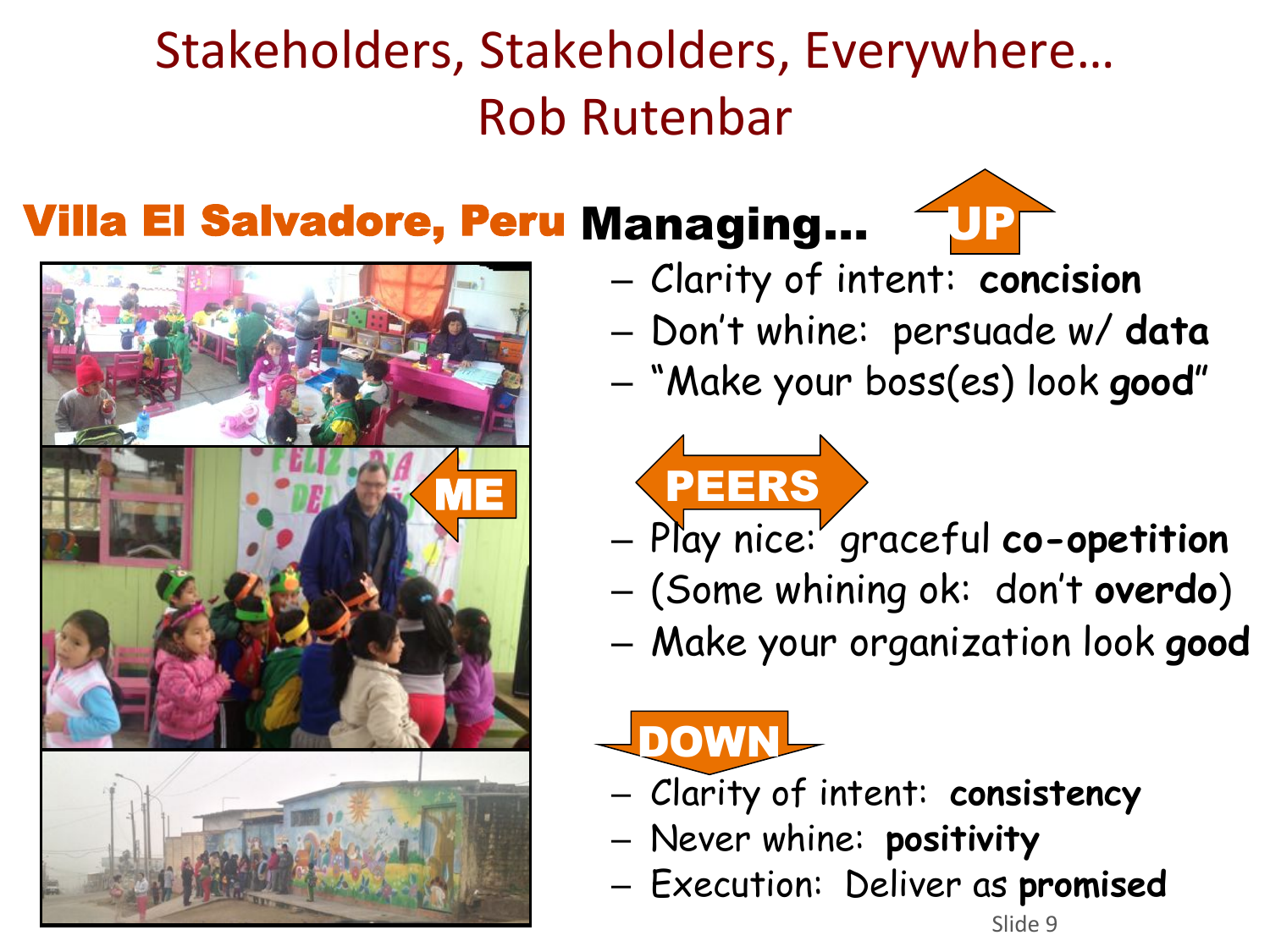Strategic Thinking

Kevin Bowyer, Notre Dame Hank Levy, Washington Frank Pfenning, CMU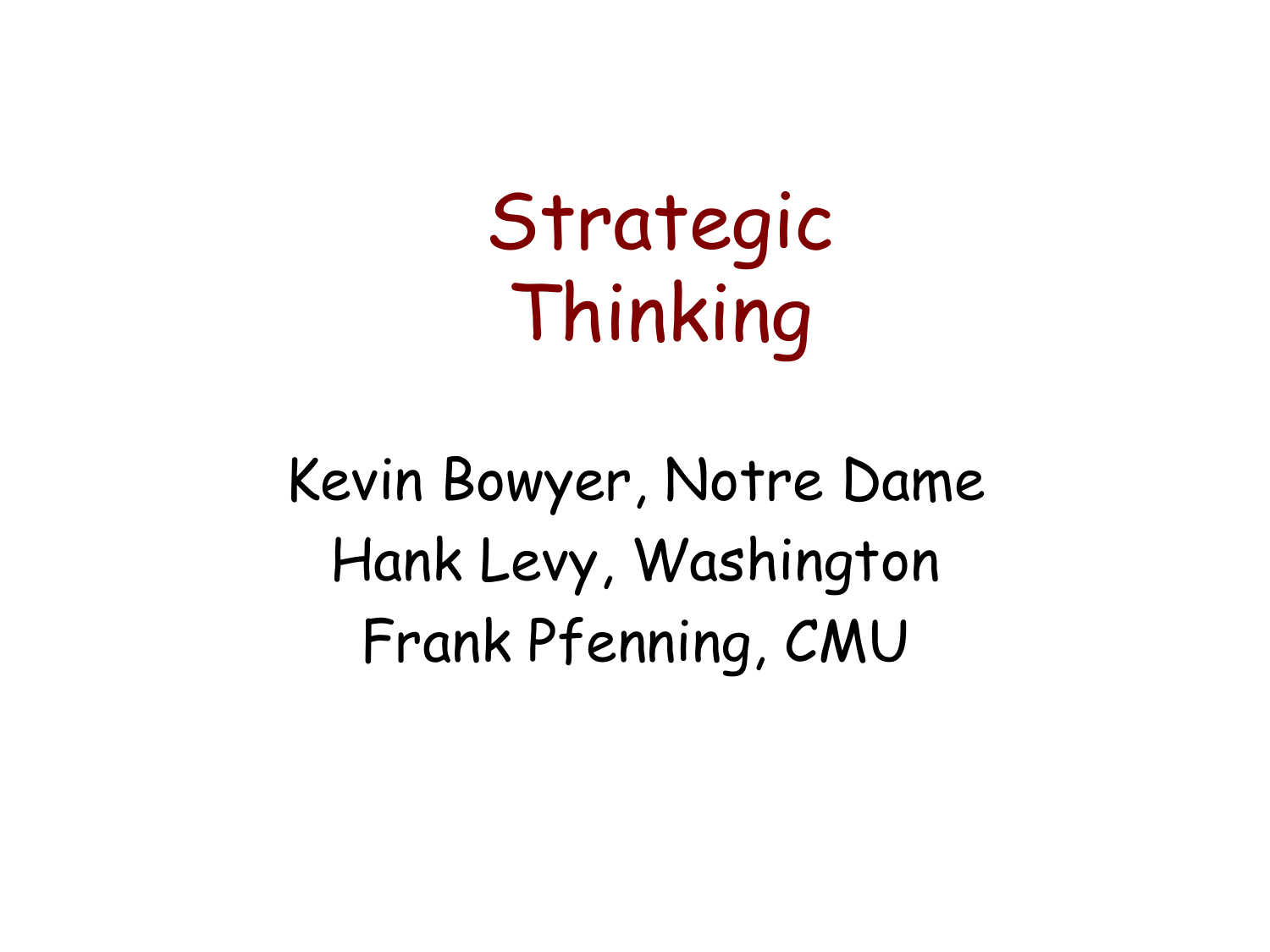



|       | Faculty      | 2012   | 2013           | 2014       | 2015        | 2016 | 2017 | 2018 |  |
|-------|--------------|--------|----------------|------------|-------------|------|------|------|--|
|       | Ajay         | 3-year |                |            | P&T         |      |      |      |  |
|       | <b>Betty</b> |        | <b>P&amp;T</b> |            |             |      |      | Full |  |
|       | Chaoli       |        |                |            | retire elig |      |      |      |  |
|       | Doug         |        | sabbatical     |            |             |      |      |      |  |
|       | Ellen        | P&T    |                |            |             |      | Full |      |  |
| Fritz |              |        |                | sabbatical |             |      |      |      |  |
|       |              |        |                |            |             |      |      |      |  |





Kevin Bowyer – Snowbird New Chairs Panel, July 20 2014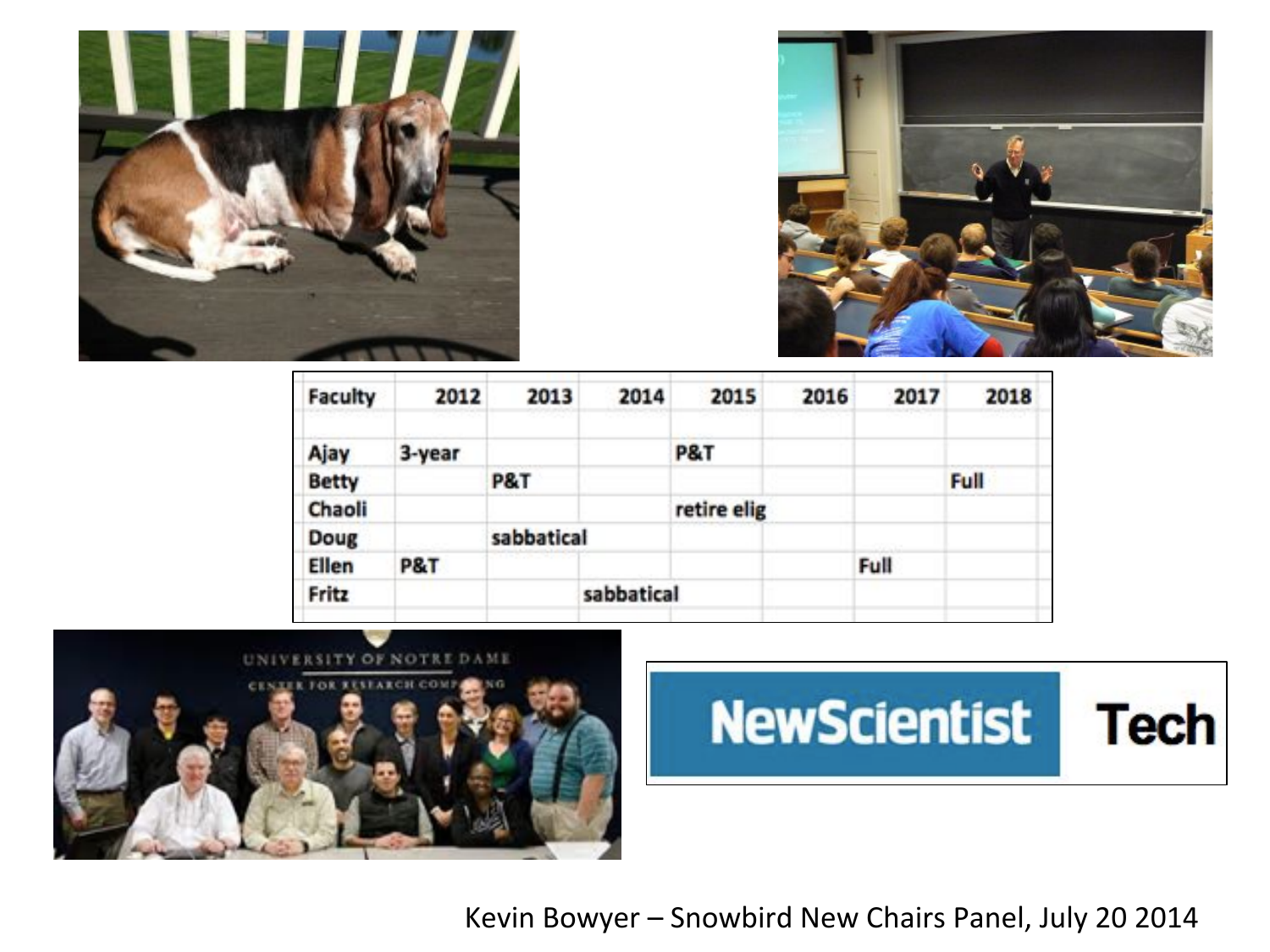#### Strategic Thinking Hank Levy

- Why are you chair?
	- If you're here because "it's your turn," then just resign today!
- What will be your legacy?
	- You need to have something you want to accomplish
	- What will have the biggest impact on your department?
		- Update the curriculum?
		- Teach more students?
		- Increase Diversity?
		- Build a new Building?
- $\cdot$  Create a new research center?
- Grow your faculty?
- Increase research or institutional funding?
- $\cdot$  Build industrial interactions?
- What resources and constituents will you need?
	- Industrial support?
- Money?

Money?

- Faculty buy-in?
- Dean/Provost support?
- Money?
- How do you get there?
	- What approaches have the biggest bang for the buck?
	- How long will it take to get where you want to go?
	- How do you create the political environment for change?
	- How can you lead change without doing all the work?
- How do you avoid distraction?
	- Keep focused on what's important to you!
	- Why are you chair?

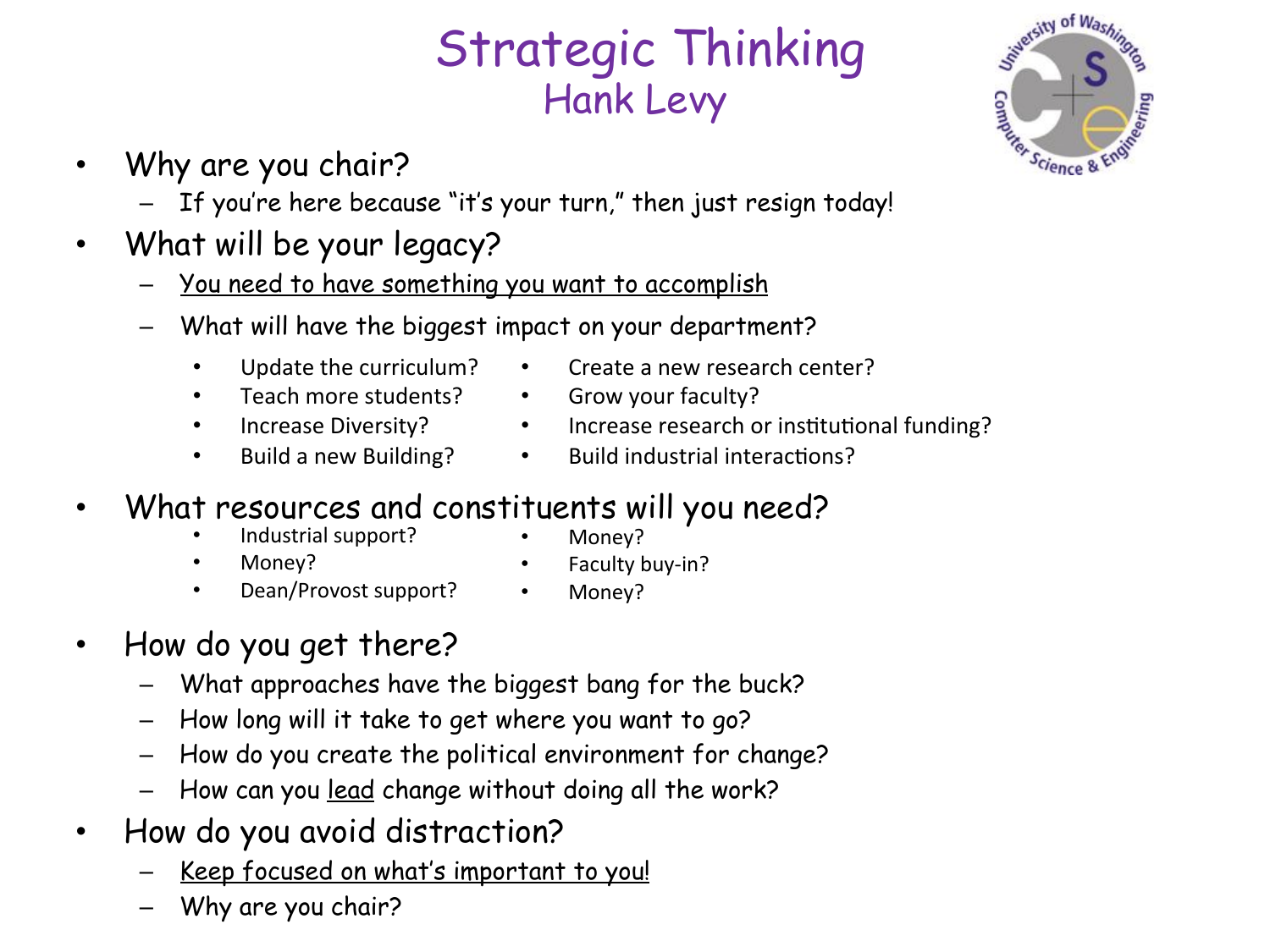#### Strategic Planning as a Balancing Act: Frank Pfenning

- Faculty: the most permanent asset
	- $-$  Concentration  $\leftrightarrow$  coverage
	- $-$  Junior  $\leftrightarrow$  senior
	- $-$  Research  $\leftrightarrow$  teaching
	- $-$  Revolution  $\leftrightarrow$  evolution
- Curriculum and education
	- Faculty goals  $\leftrightarrow$  student goals
	- $-$  Fundamental skills  $\leftrightarrow$  vocational knowledge
	- $-$  Majors  $\leftrightarrow$  non-majors
	- $-$  Trends  $\leftrightarrow$  fads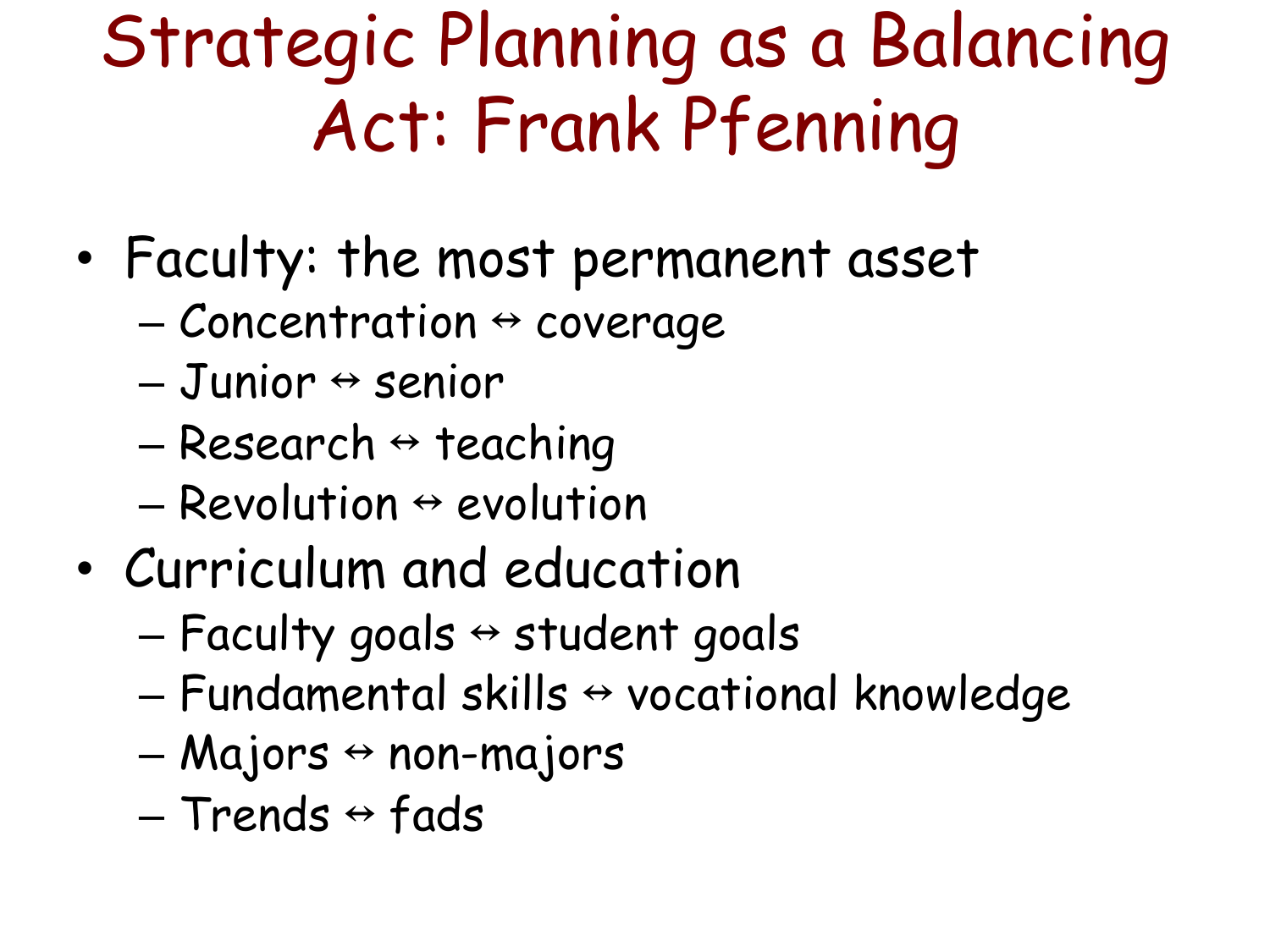#### Topics for breakouts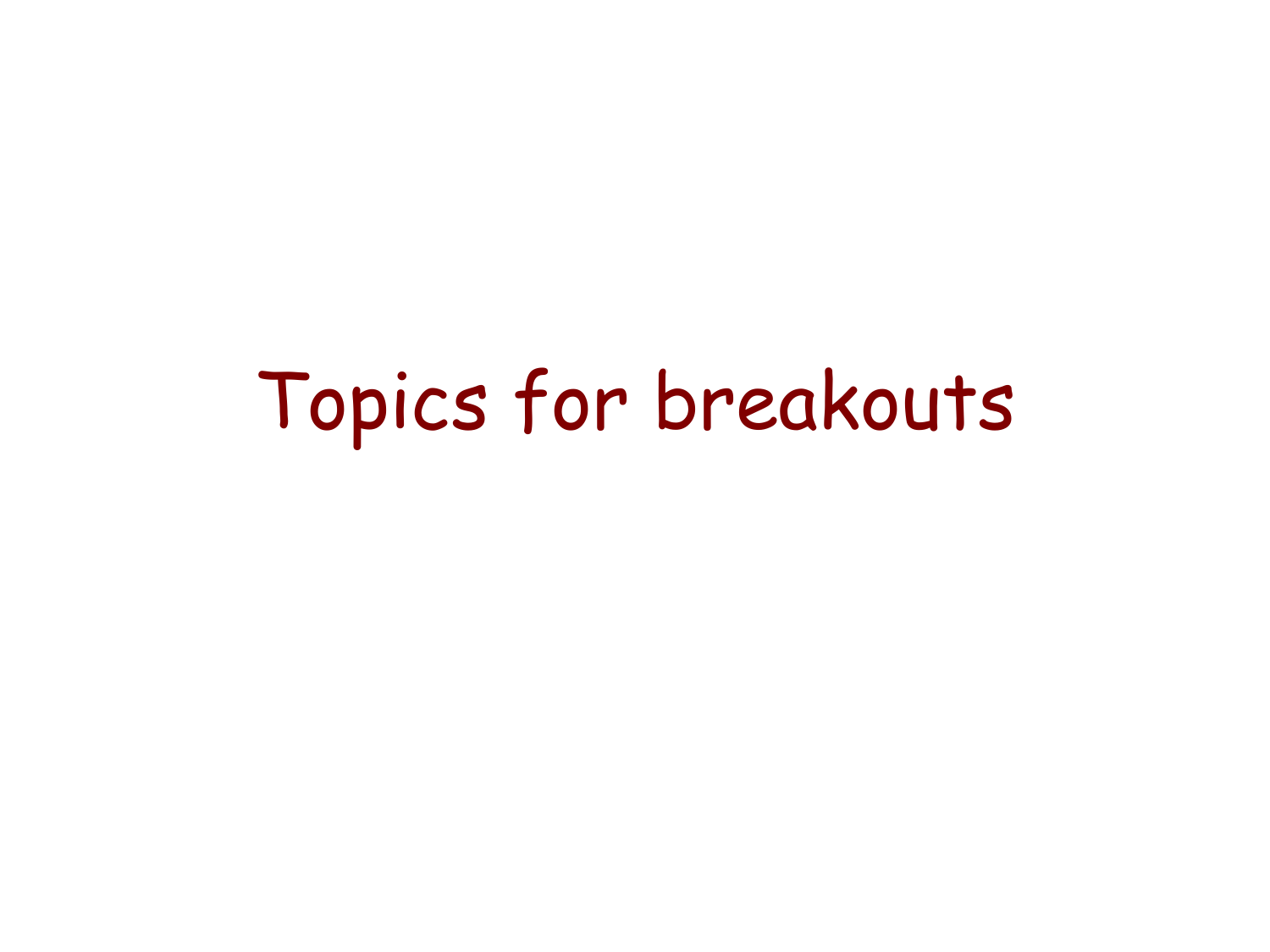# Group Problems

#### **Organization**

- 1. Groups of 4-5 people
- 2. Introduce yourselves
- 3. Person whose birthday is next is#*Scribe'*
- 4. Clockwise from Scribe are *Facilitator*,#*Presenter*
	- Scribe Write ideas down, make up .ppt slides
	- Facilitator Keep group on task
	- Presenter Tell us group's ideas
- 5. 25 minutes brainstorming
- 6. 4 minutes to present

#### **Your Charge**

• Suggest ways to deal with

your assigned scenario

- $-$  May be ambiguous, underspecified, open-ended
- Define the problem
- State the issues
- Identify guiding principles
- Suggest approaches
- Consider possible assistance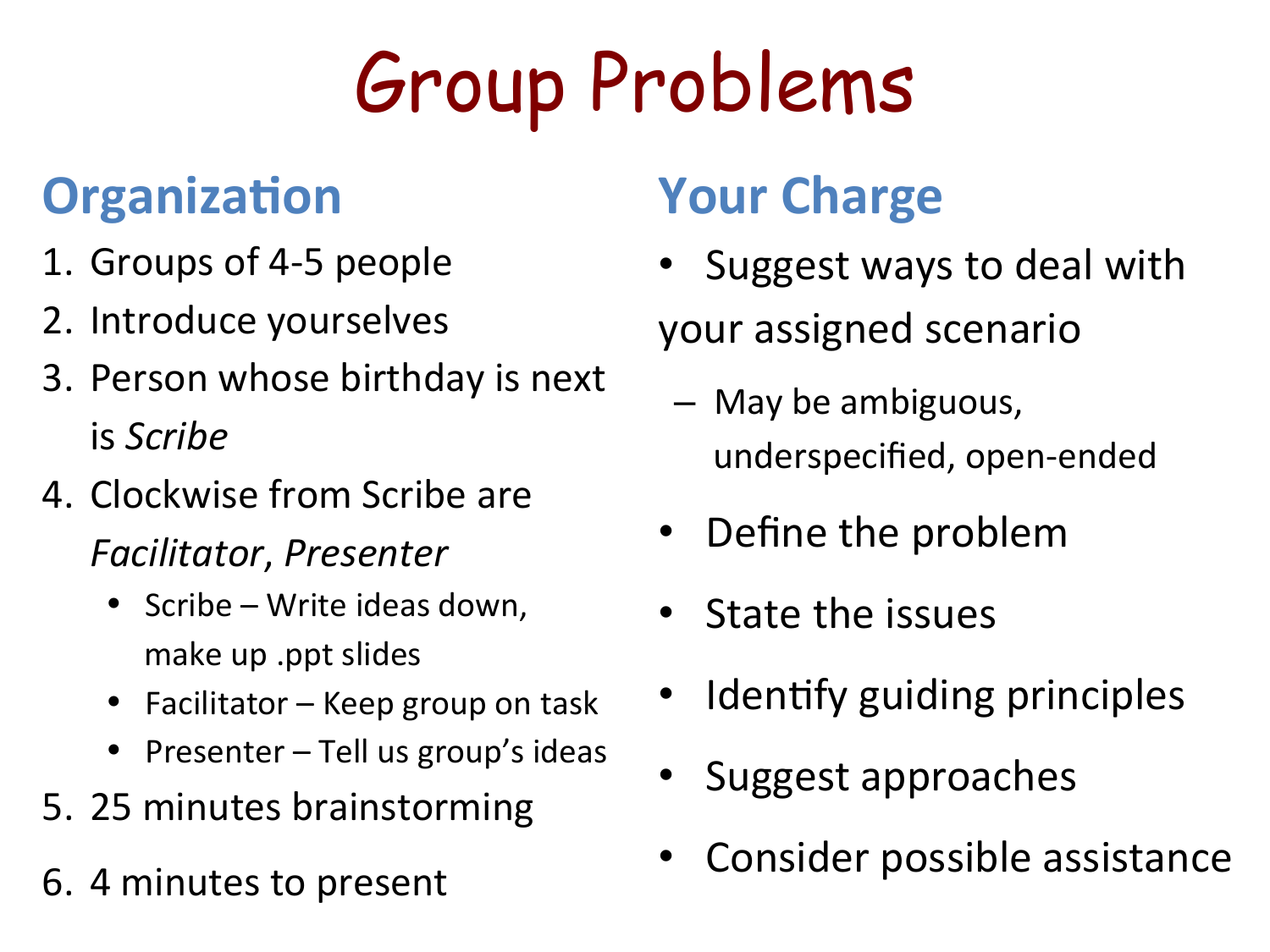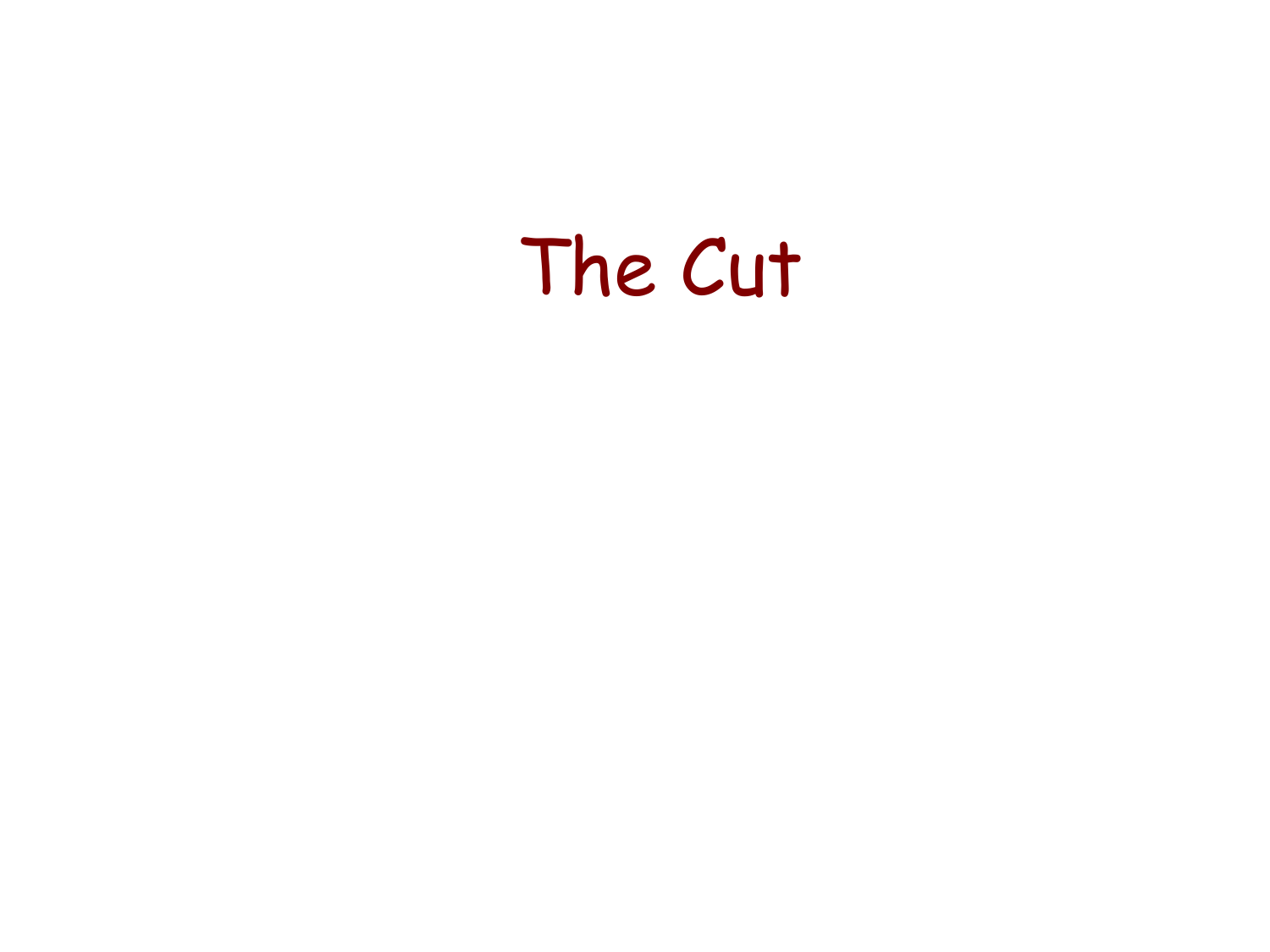The Dean has been told to cut the school budget by 10%. She in turn has told all department chairs to propose 10% cuts in their budgets by a week from today.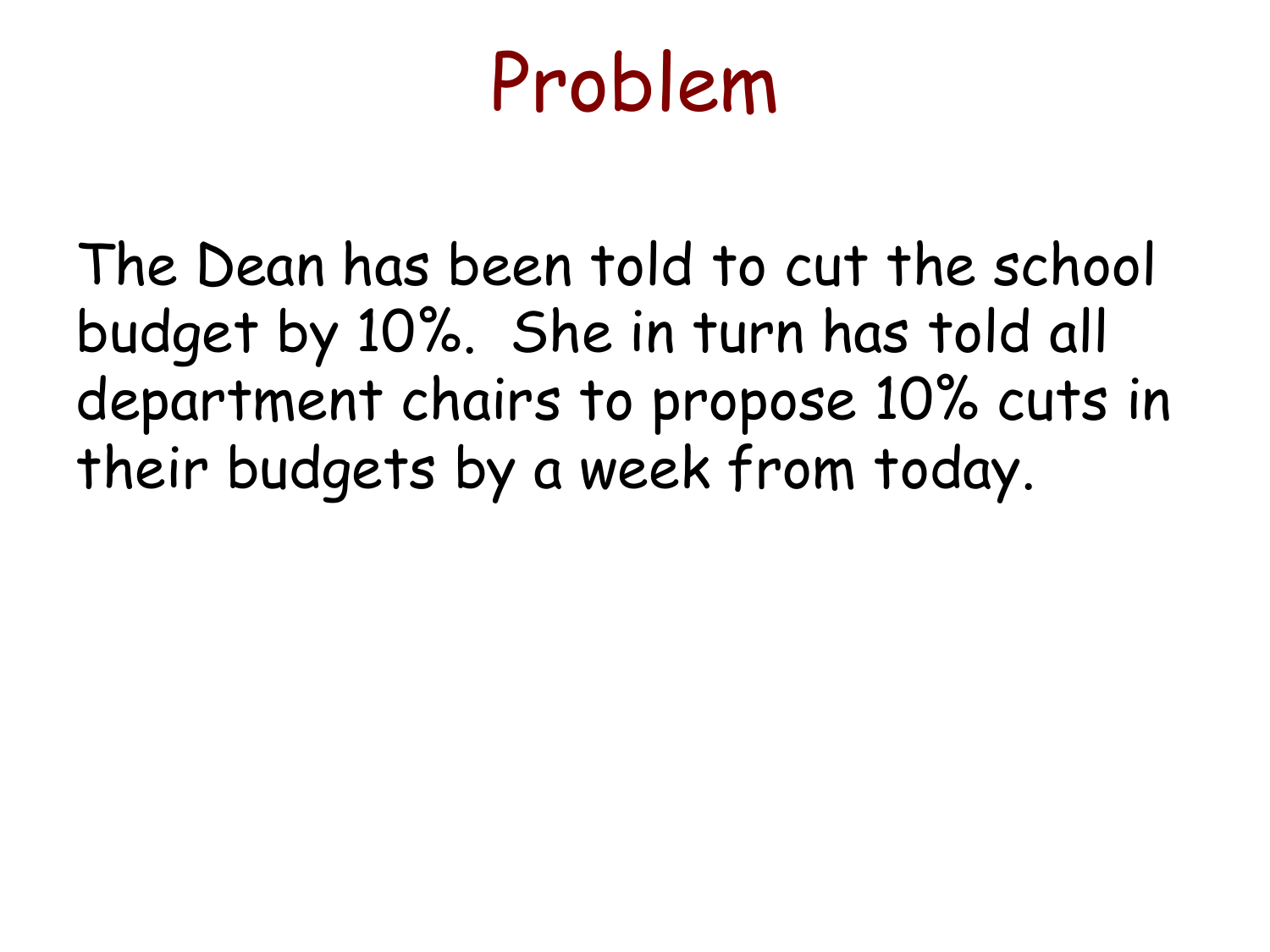#### The Distant Satellite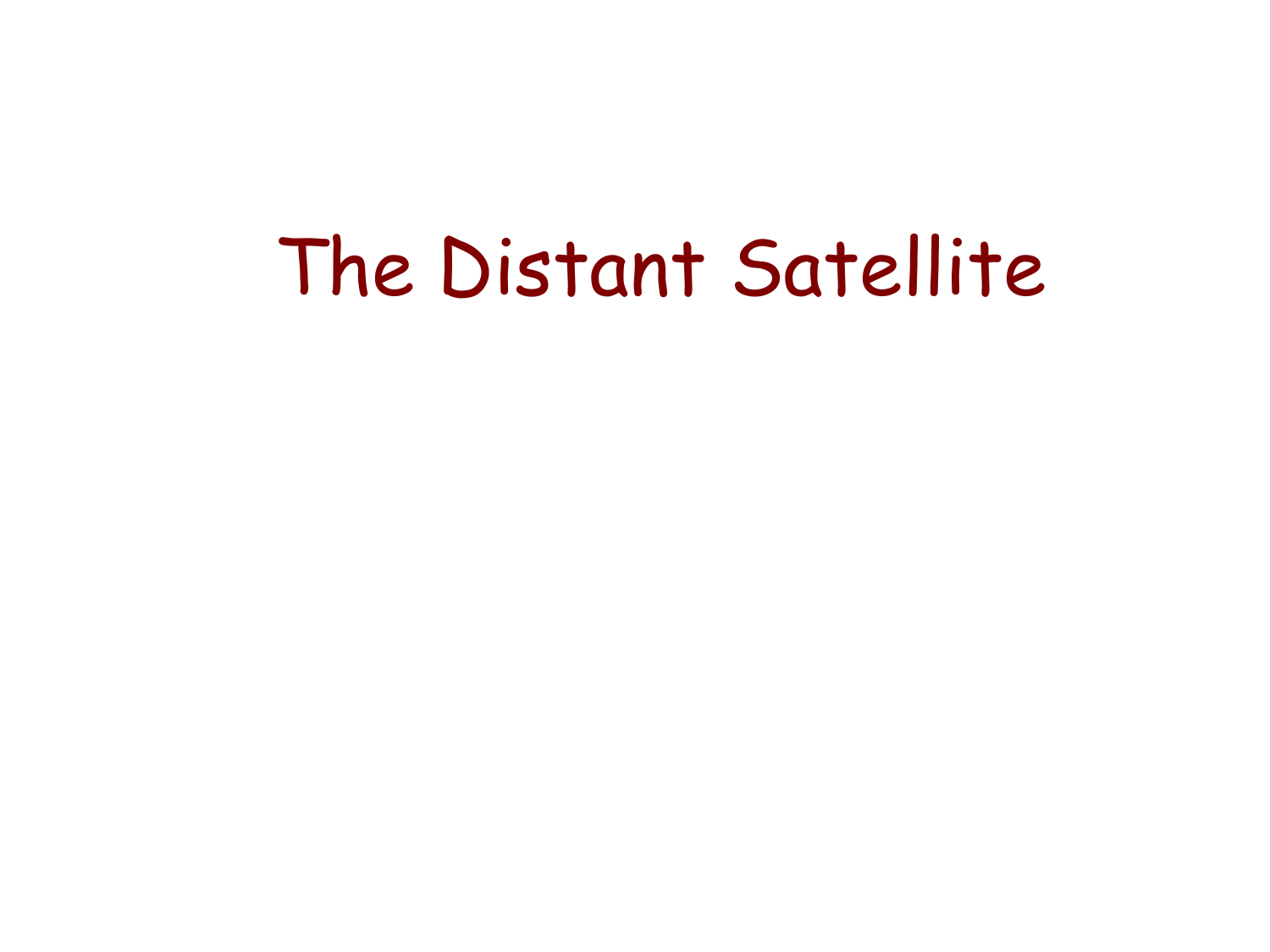The University Trustees identify a need for a satellite campus 100 miles away to offer graduate certificates in Security, Crypto, and Forensics. None of your faculty wants to teach there.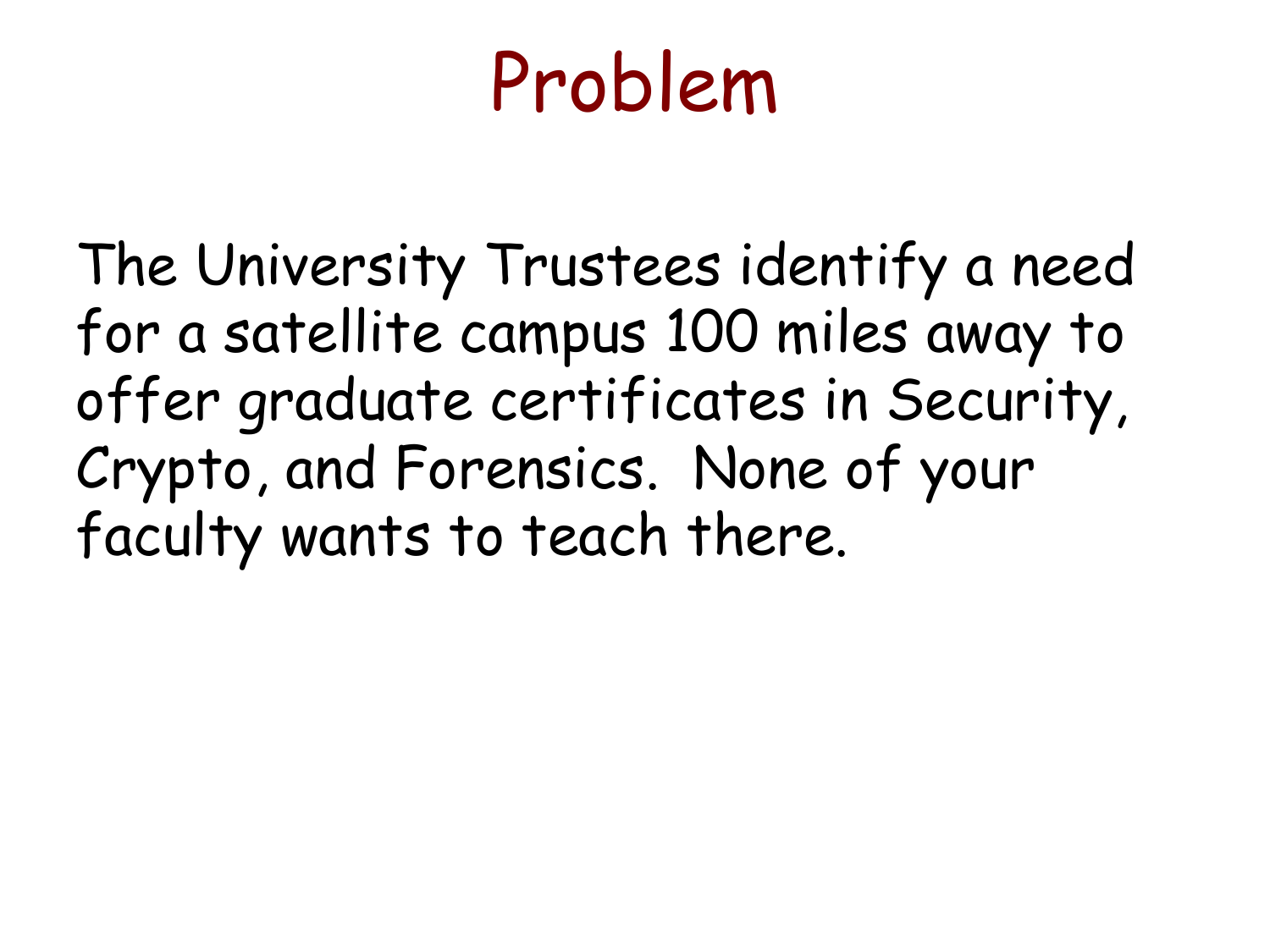# Faculty Diversity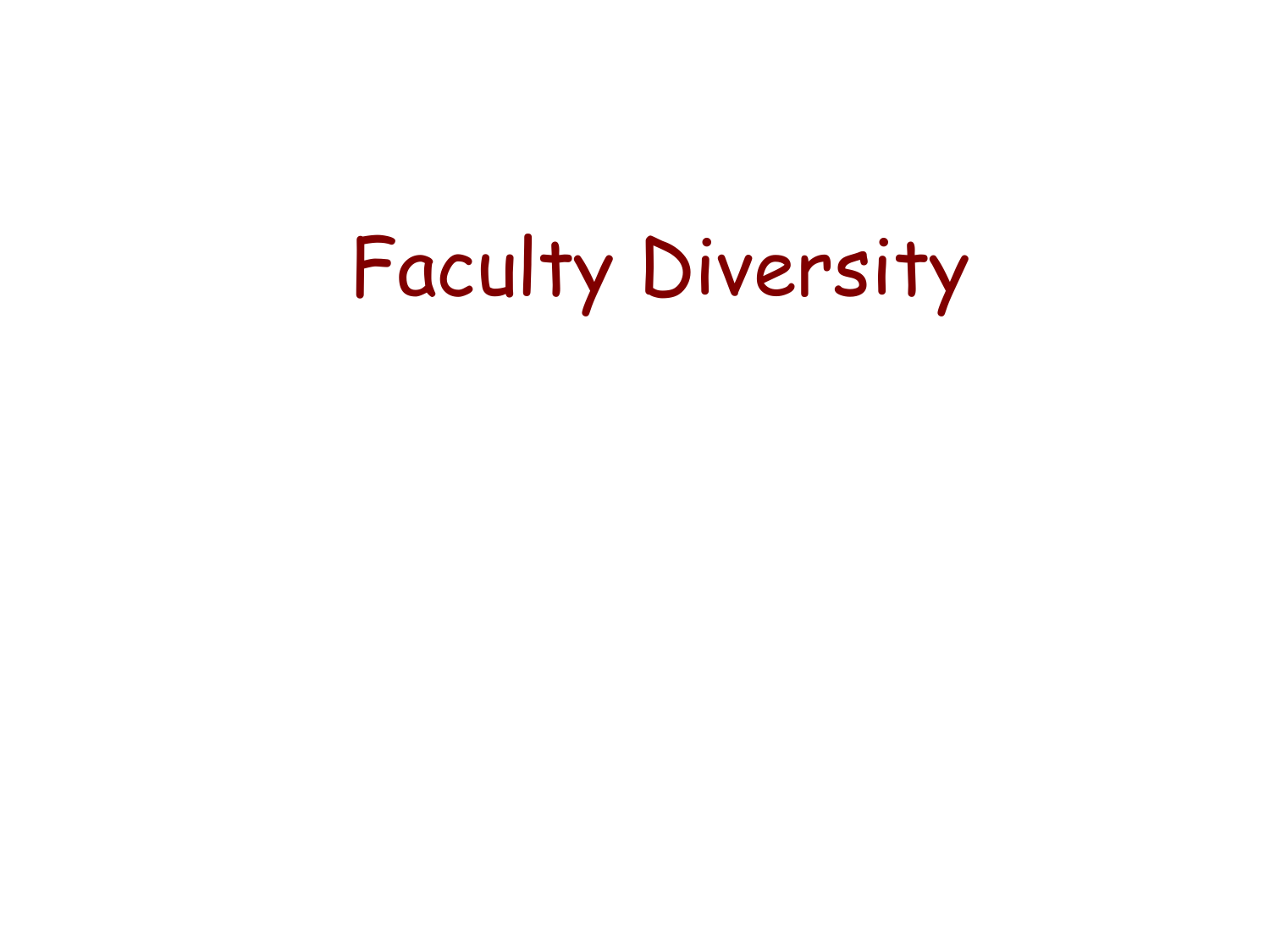You have only one female out of 25 total tenured/tenure-track faculty members. The search committee has recommended against making offers to either of the female candidates you interviewed this year.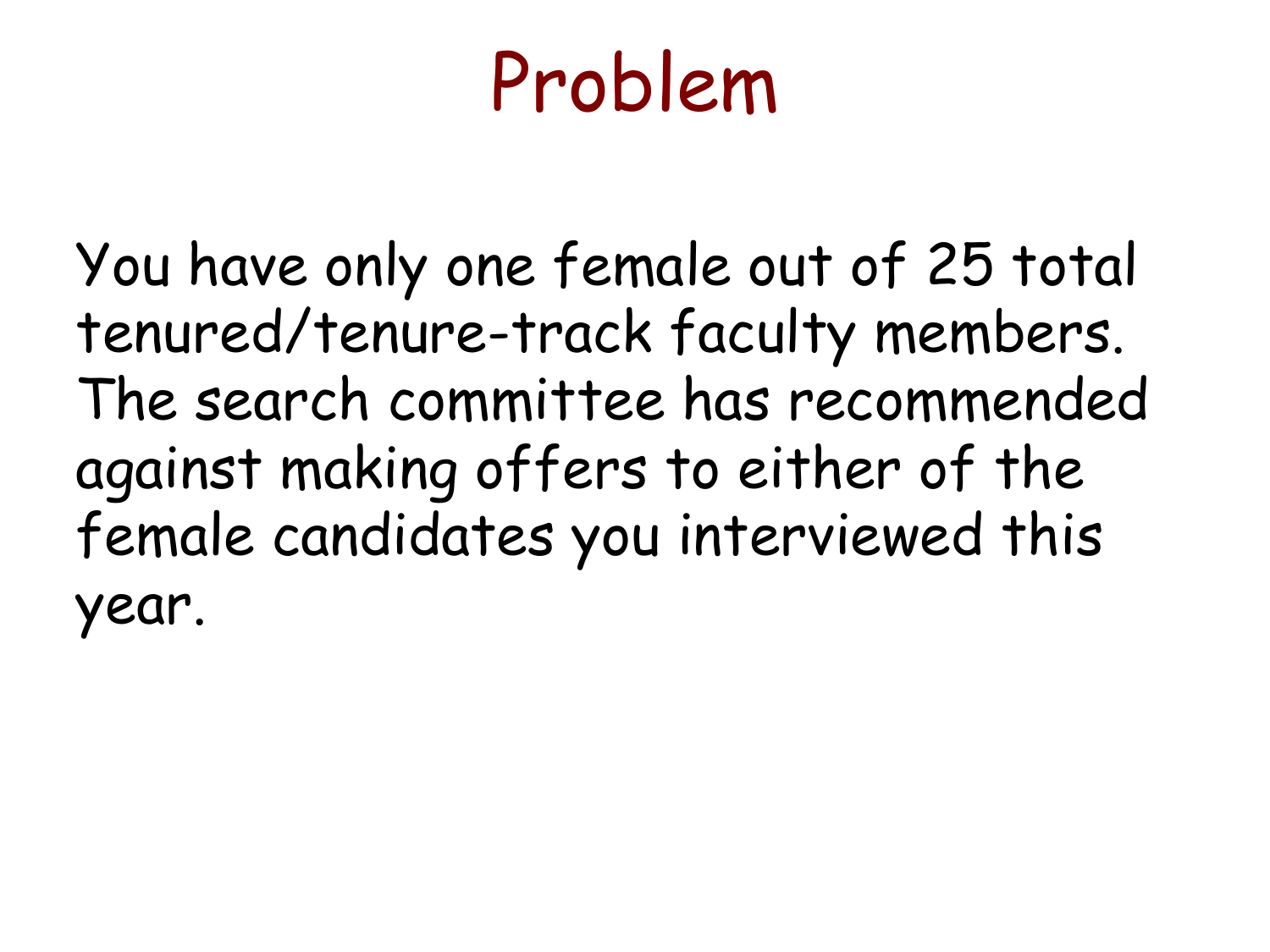#### The Feud – version 1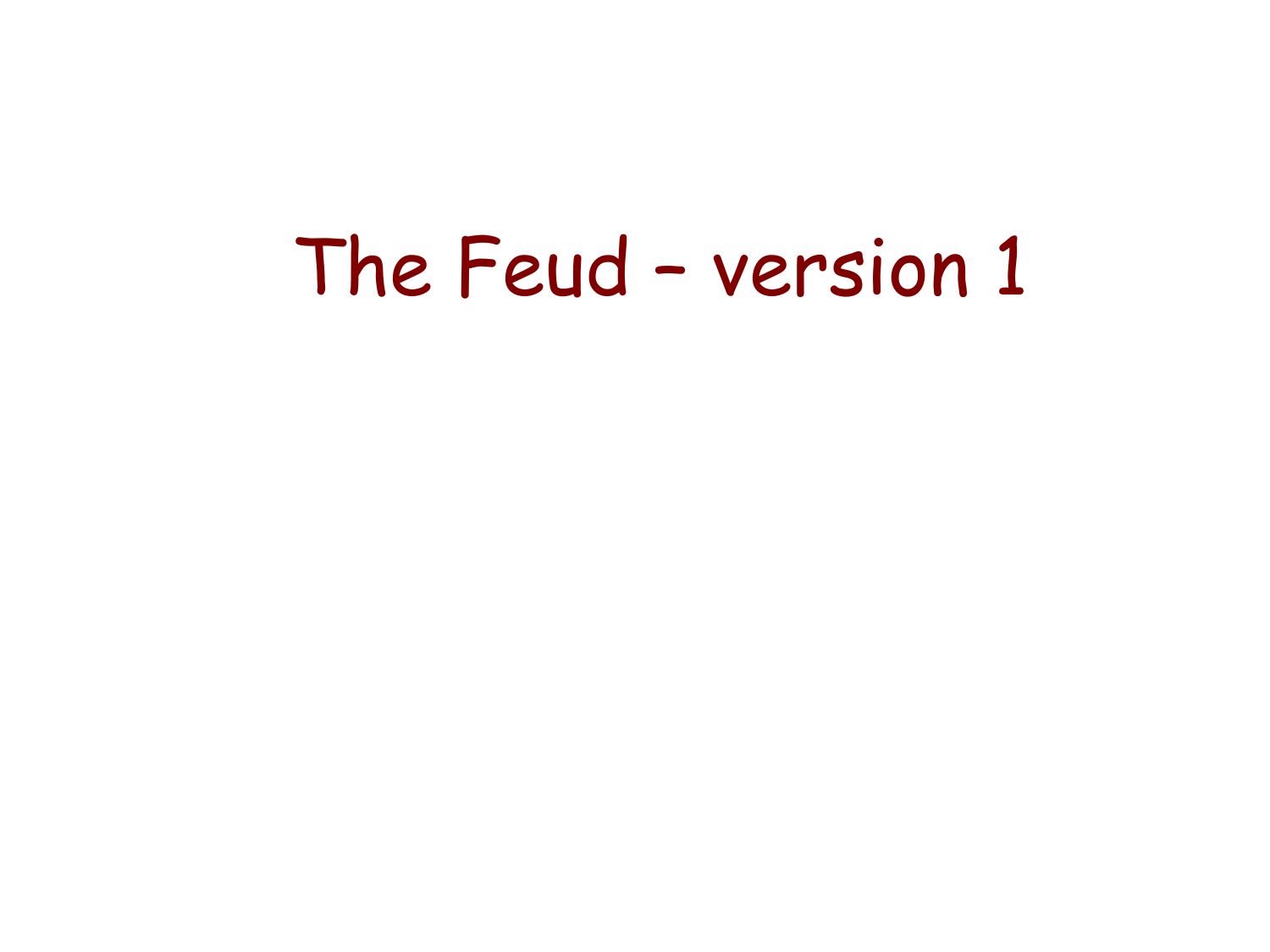A bitter feud has arisen between 2 faculty members, one a highly respected senior professor and the other an untenured rising star.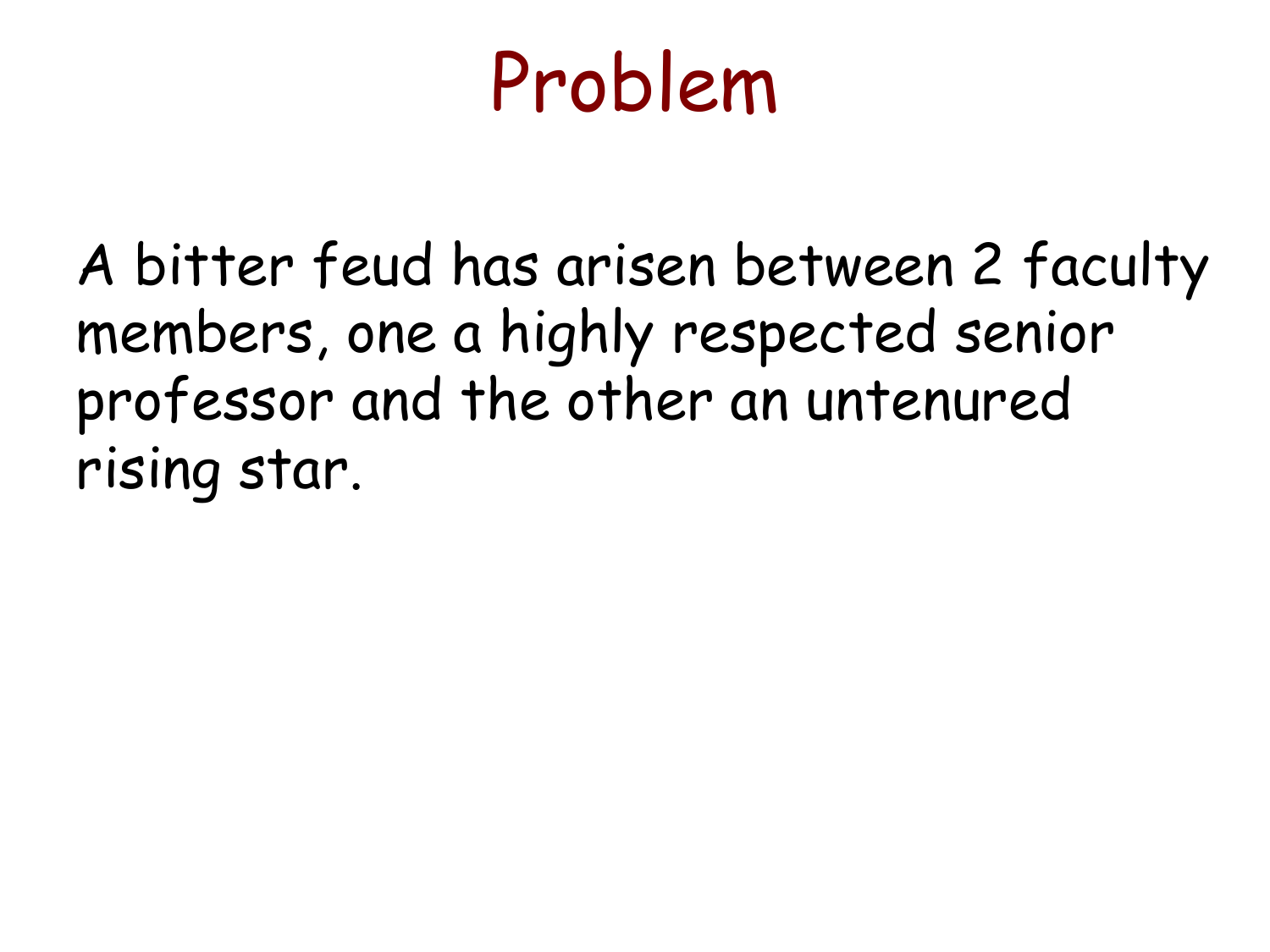## The Funding Model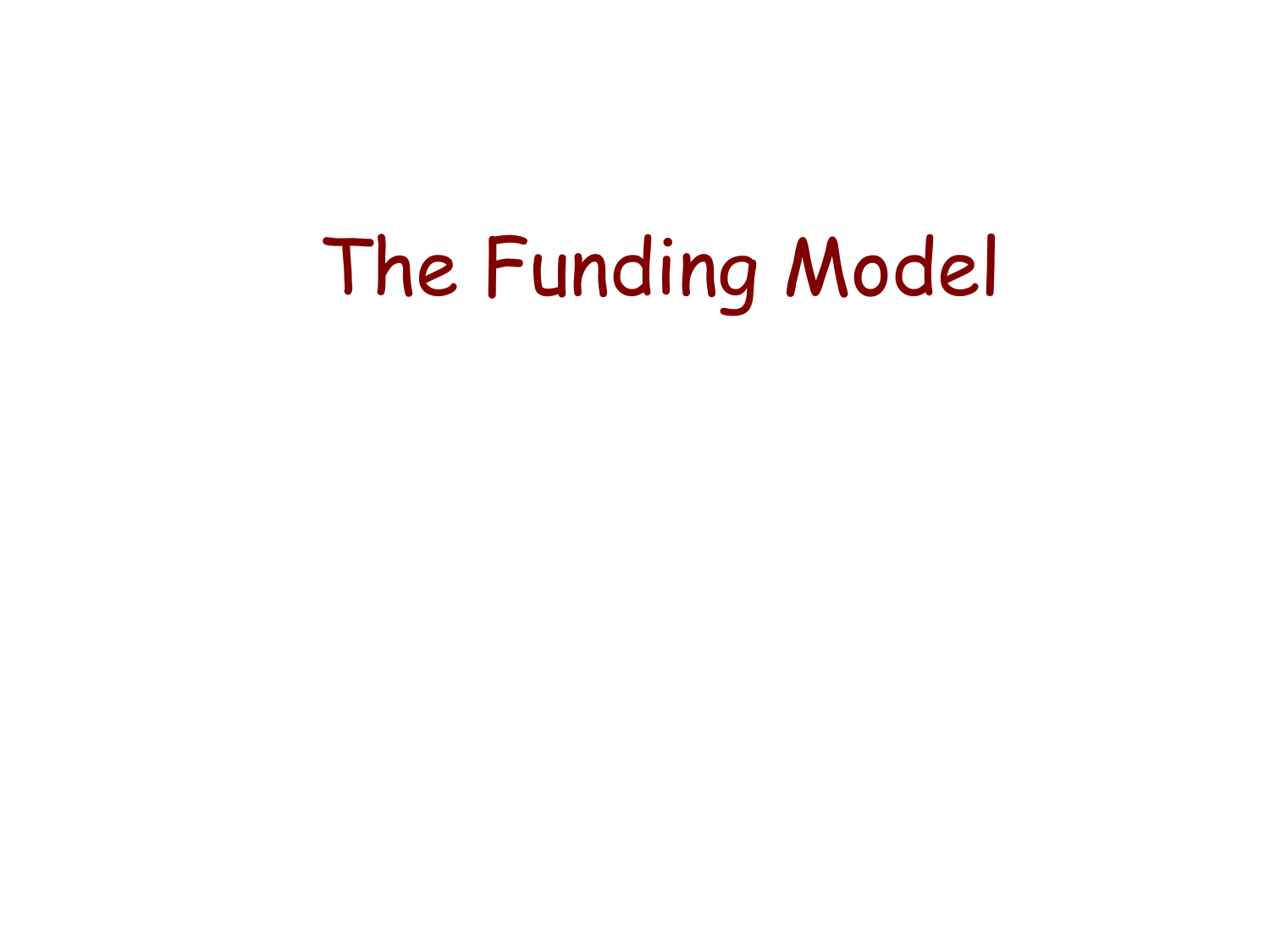The Provost has developed a new funding model whereby colleges will be funded based on the total number of student credit hours taught. You learn that another college plans to stop requiring a CS service course and instead offer its own version. Fully 1/3 of your student credit hours are wrapped up in this course.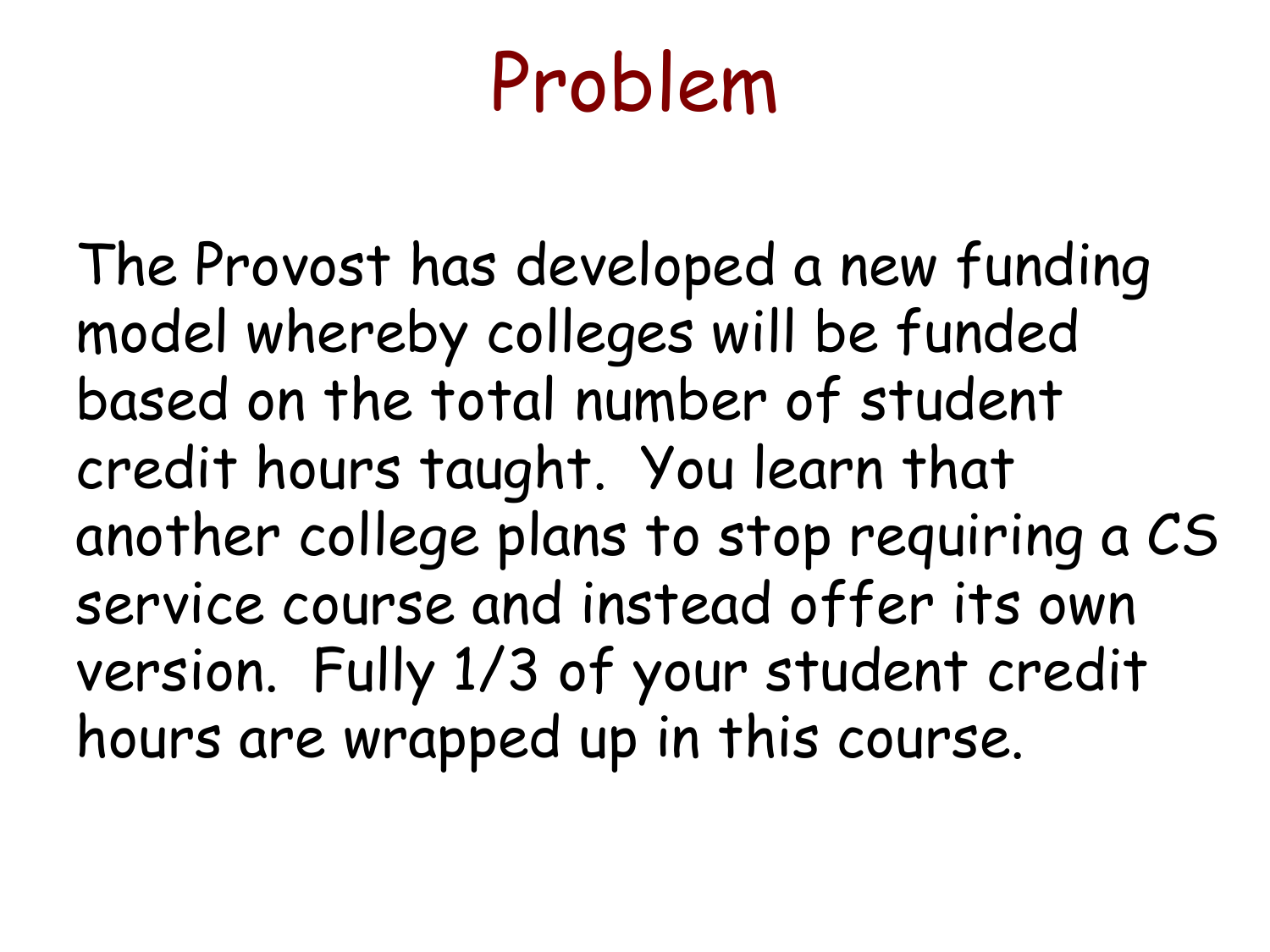### The Complaint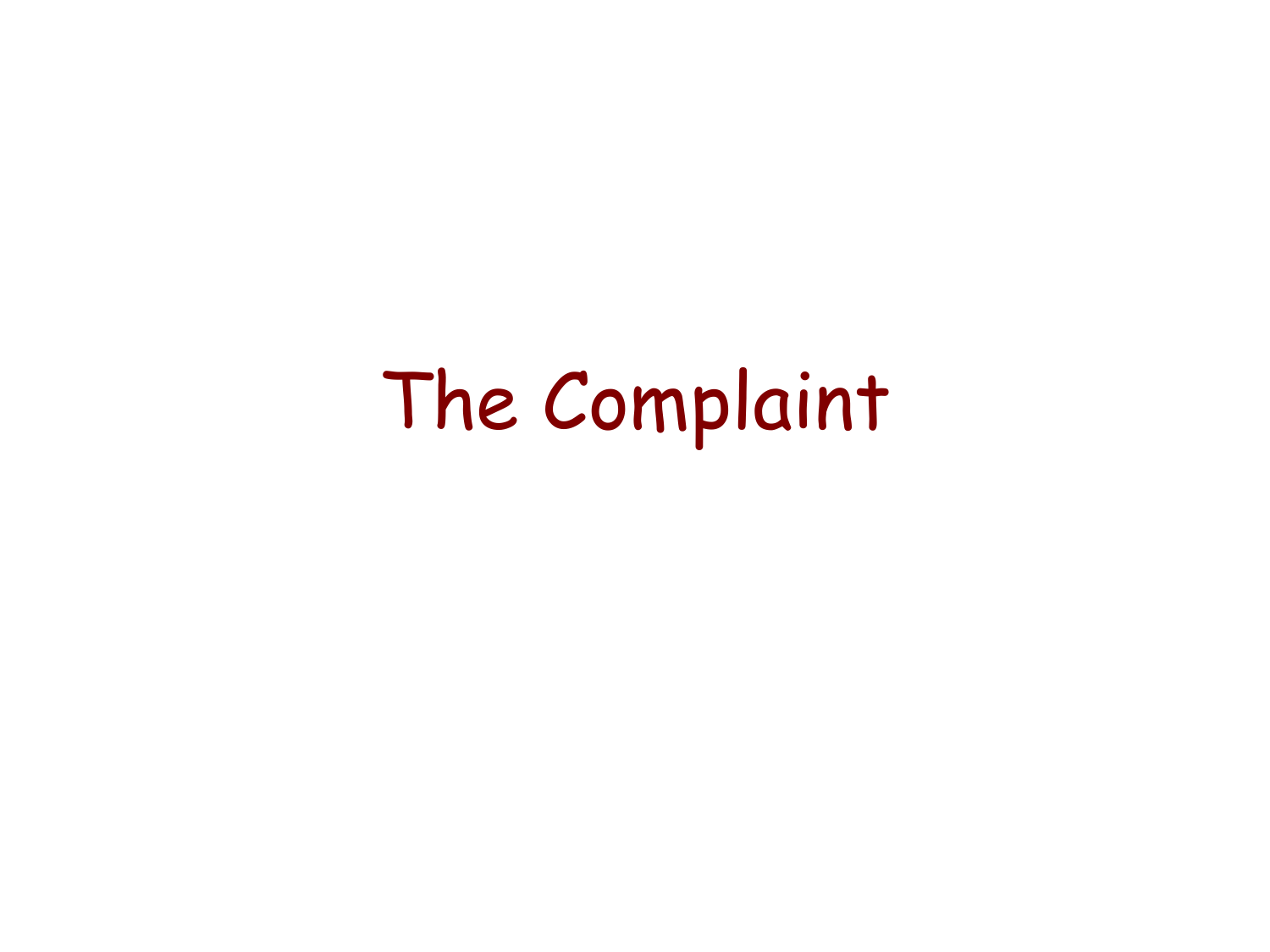The CS Grad Student Council president and vice-president complain that the graduate core curriculum is outdated, uninteresting, and leaves students ill-prepared for Qualifying Exams.

The Grad Committee chair blames today's "complacent and self-indulgent" students.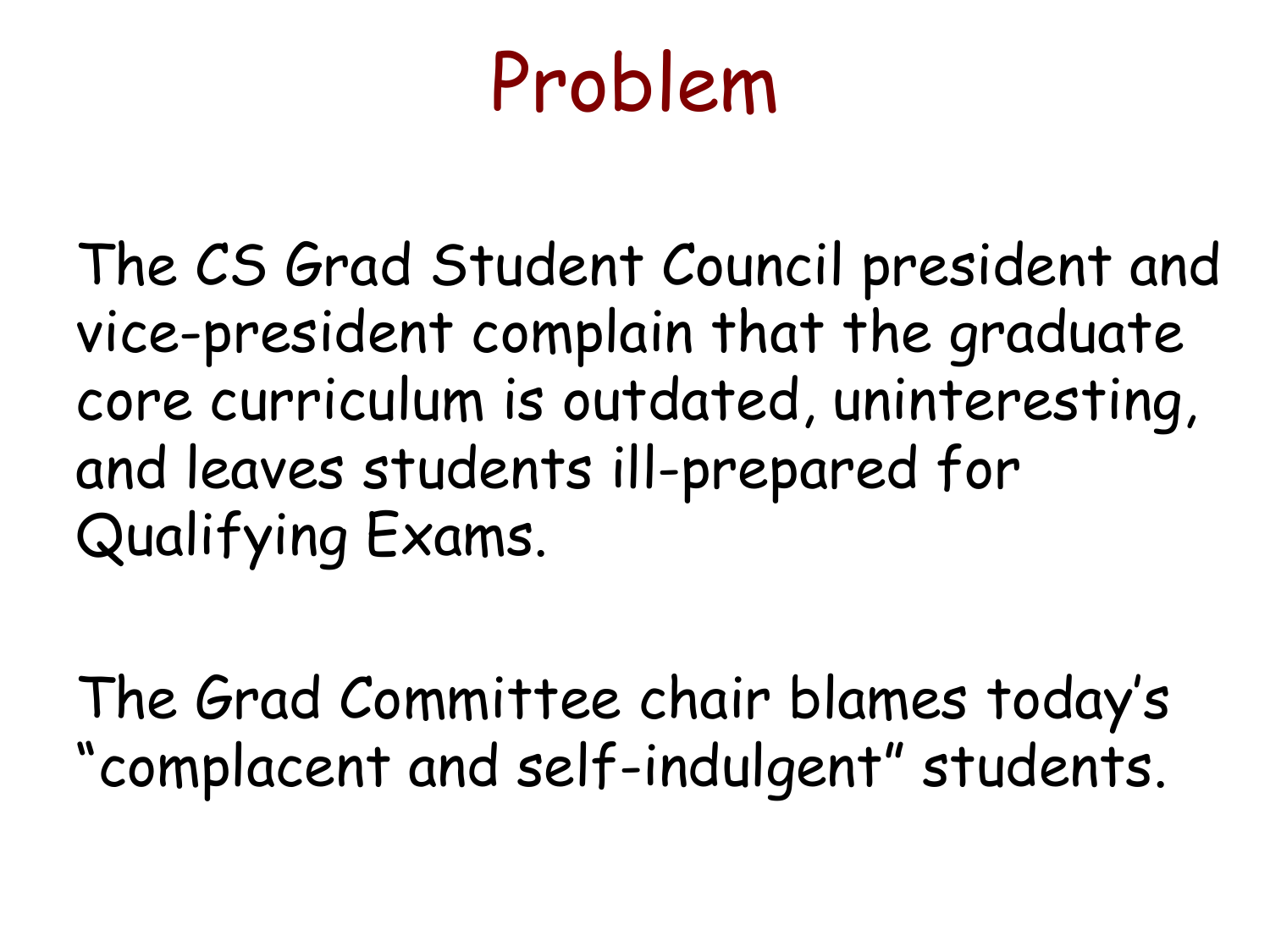## Cheating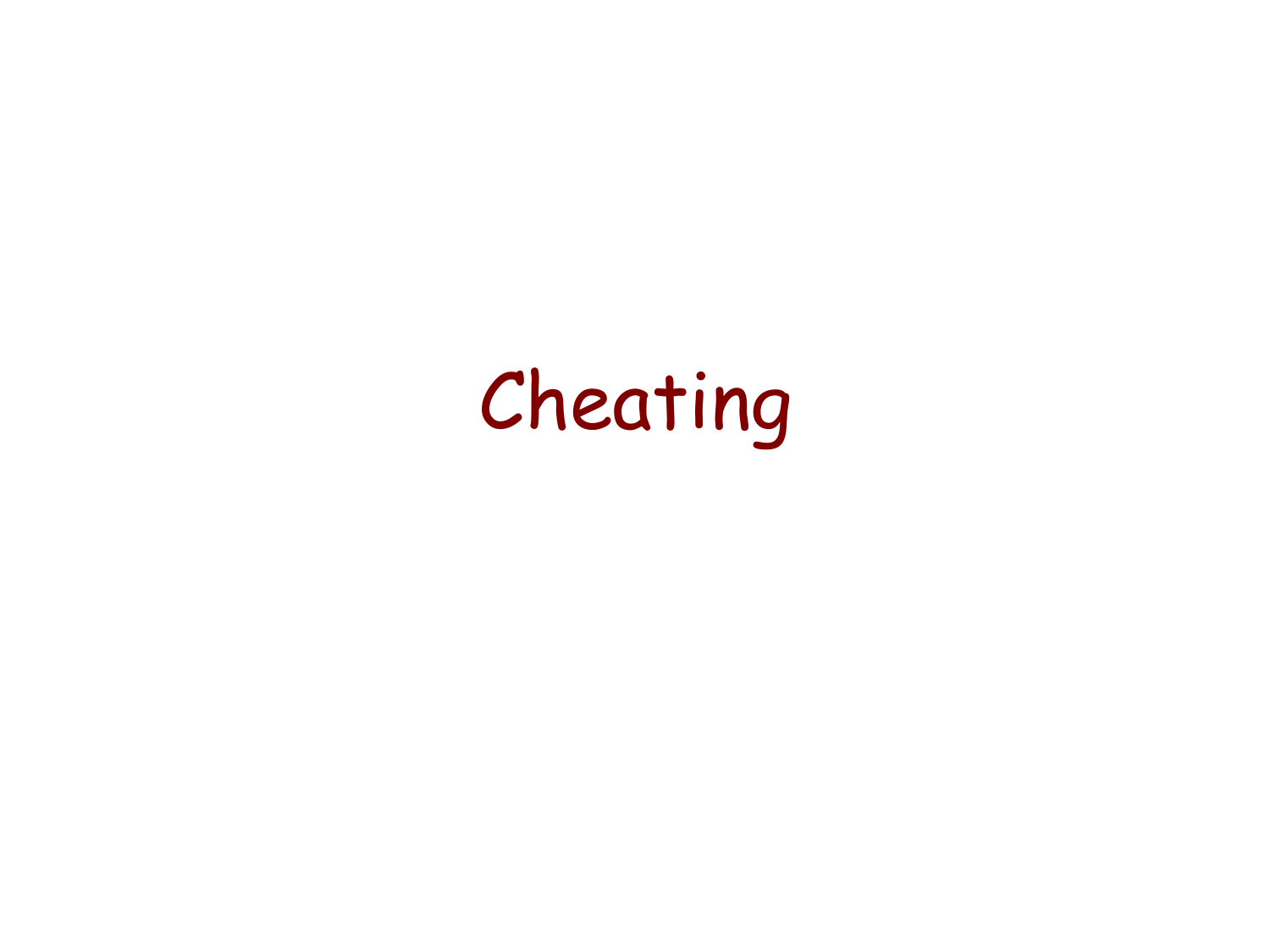Cheating has become an issue, in particular in your Master's courses. Junior faculty are confused about the best way of dealing with it, and are concerned about the amount of time it takes to handle these cases.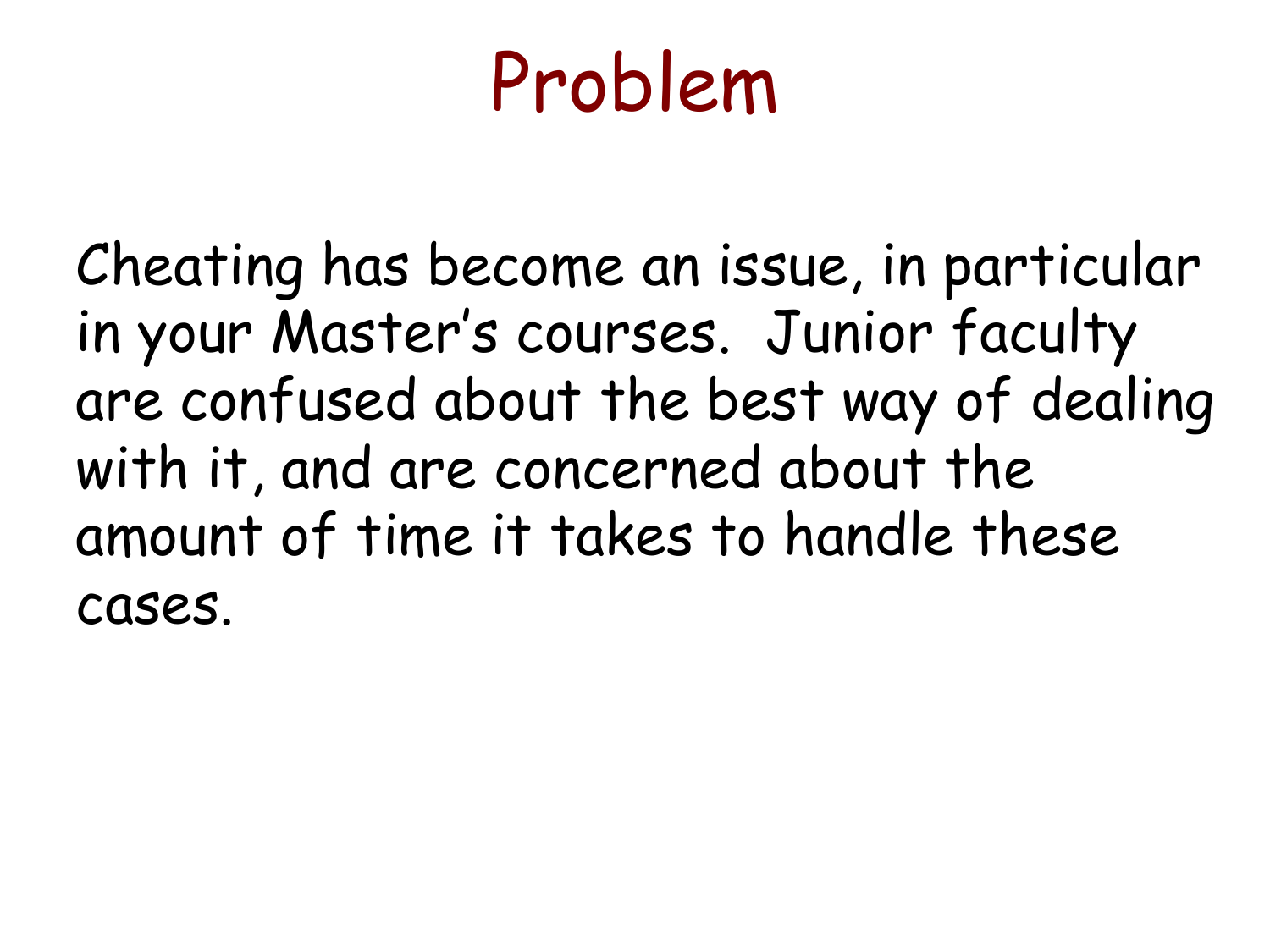#### Course Explosion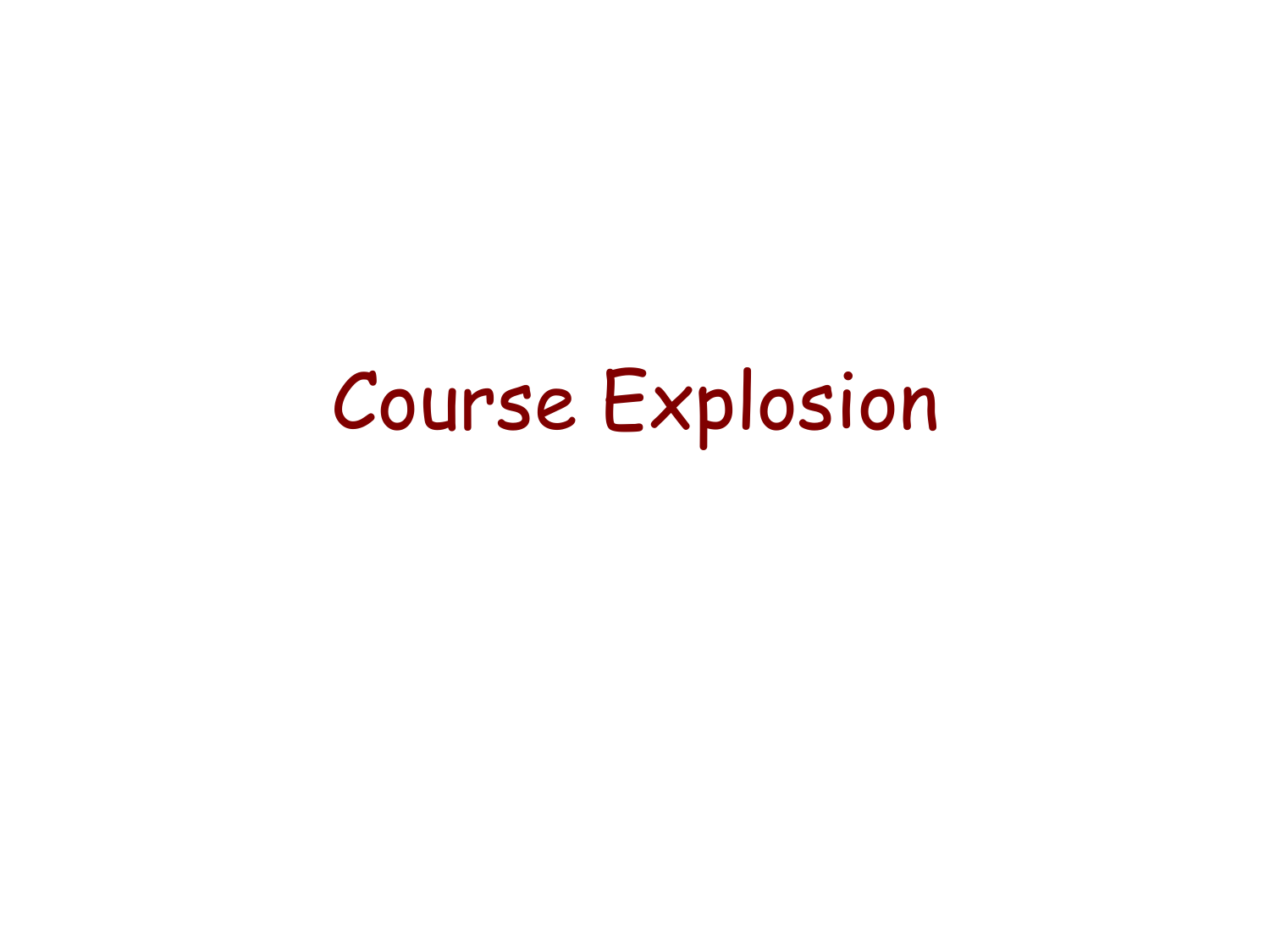Course enrollments are exploding, not only at the introductory programming level course but at the upper level courses (e.g. algorithms). The Dean is unable to provide new TT faculty lines, and finding TAs for upper level courses is problematic. It is also hard to find large enough classrooms in which to teach. How do you balance access to classes within these constraints?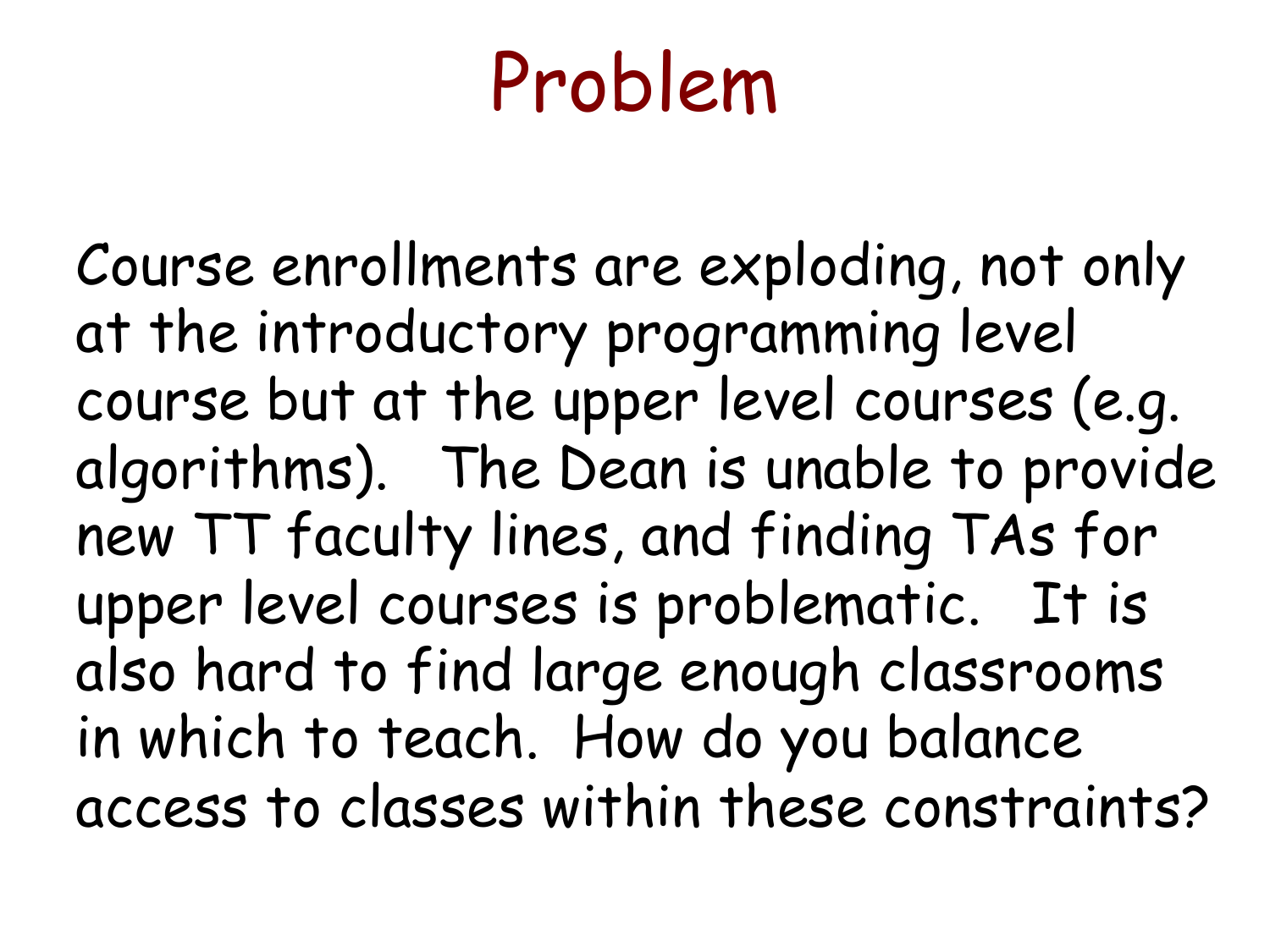## Switching advisors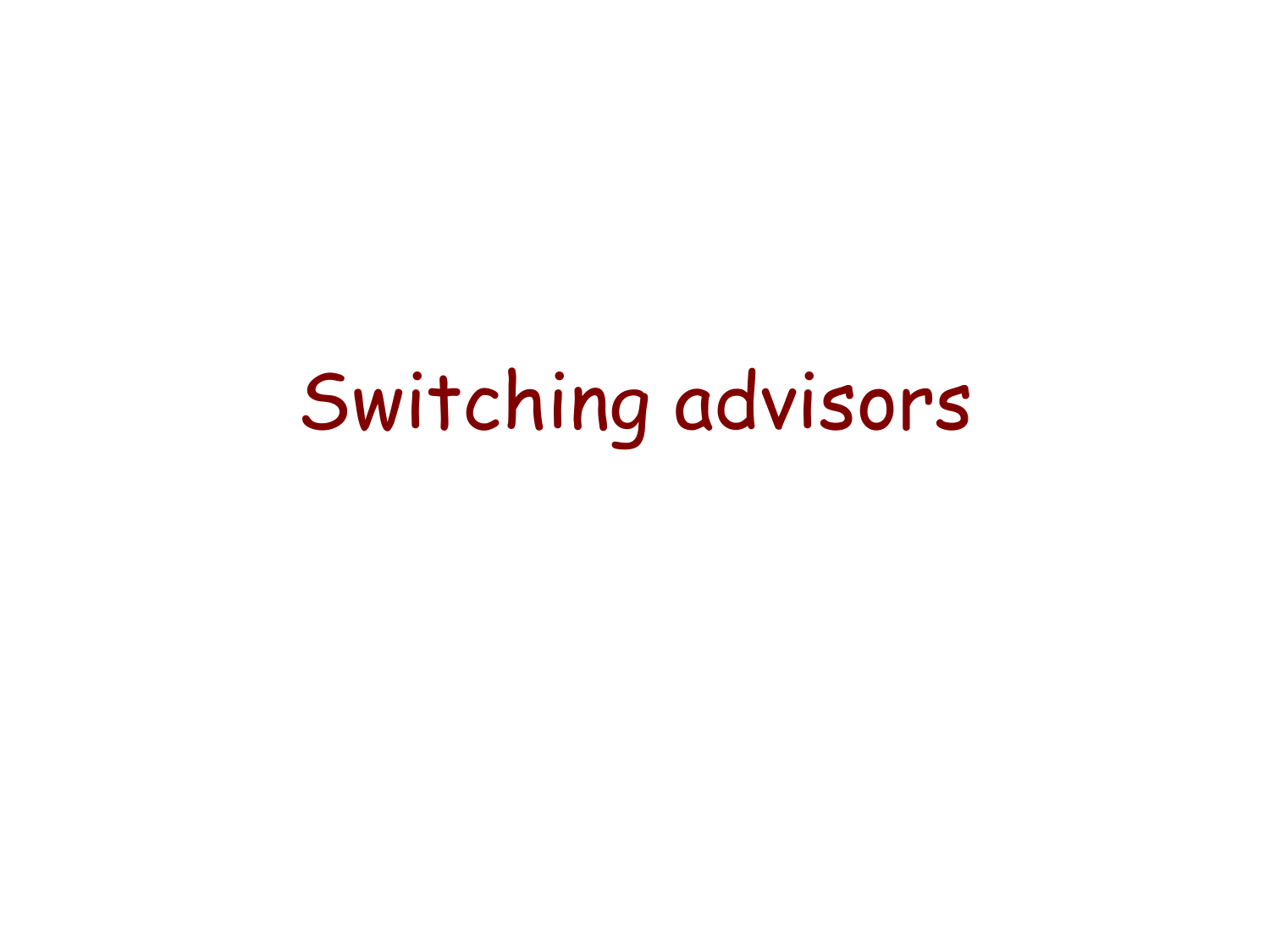A PhD student has been working productively with an advisor for several years. However, they do not like the working relationship and want to switch to another advisor. The student has not yet told the original advisor, who is untenured and will not want to lose the student, and comes to you for help/advice.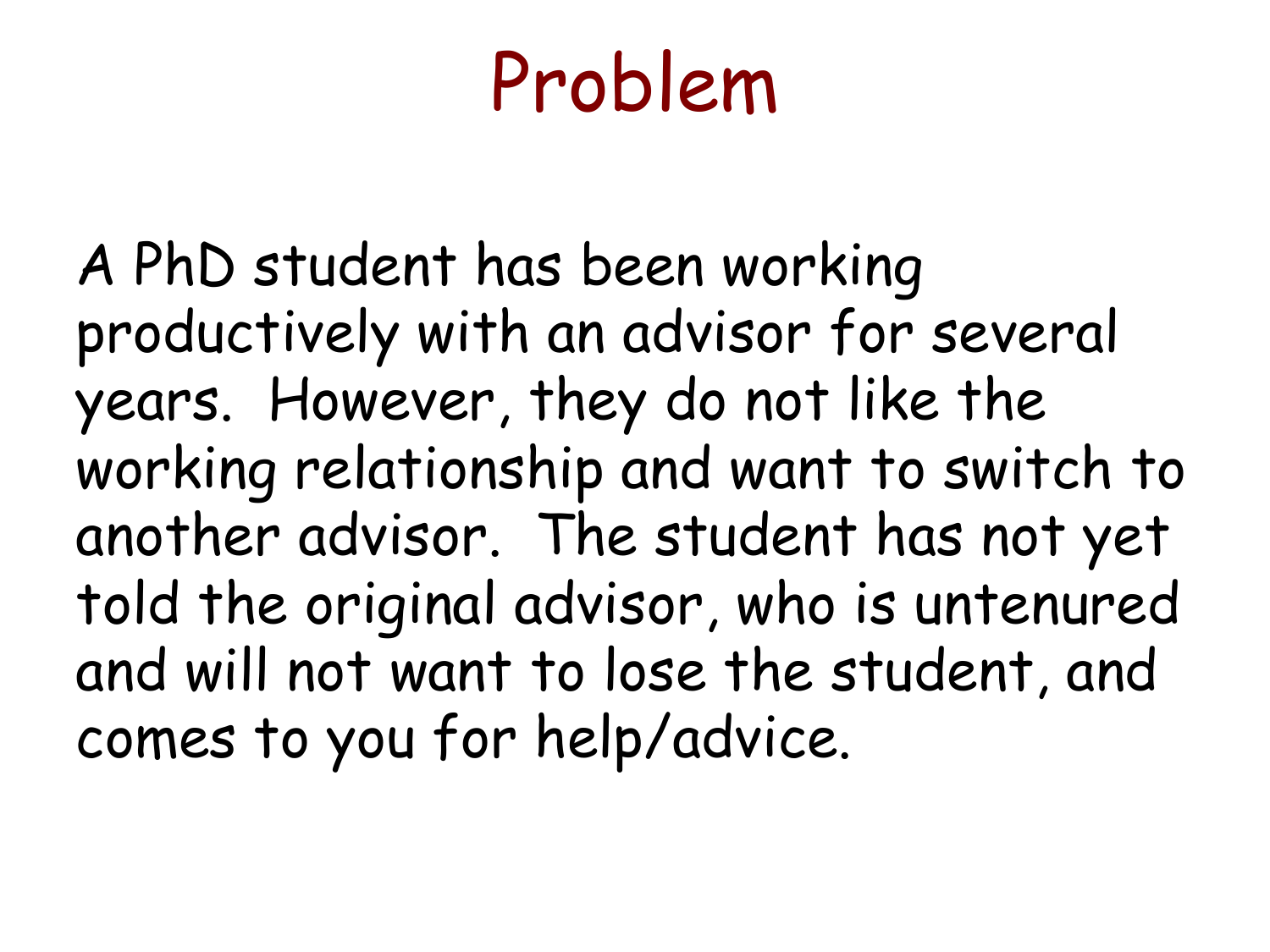#### The Discussion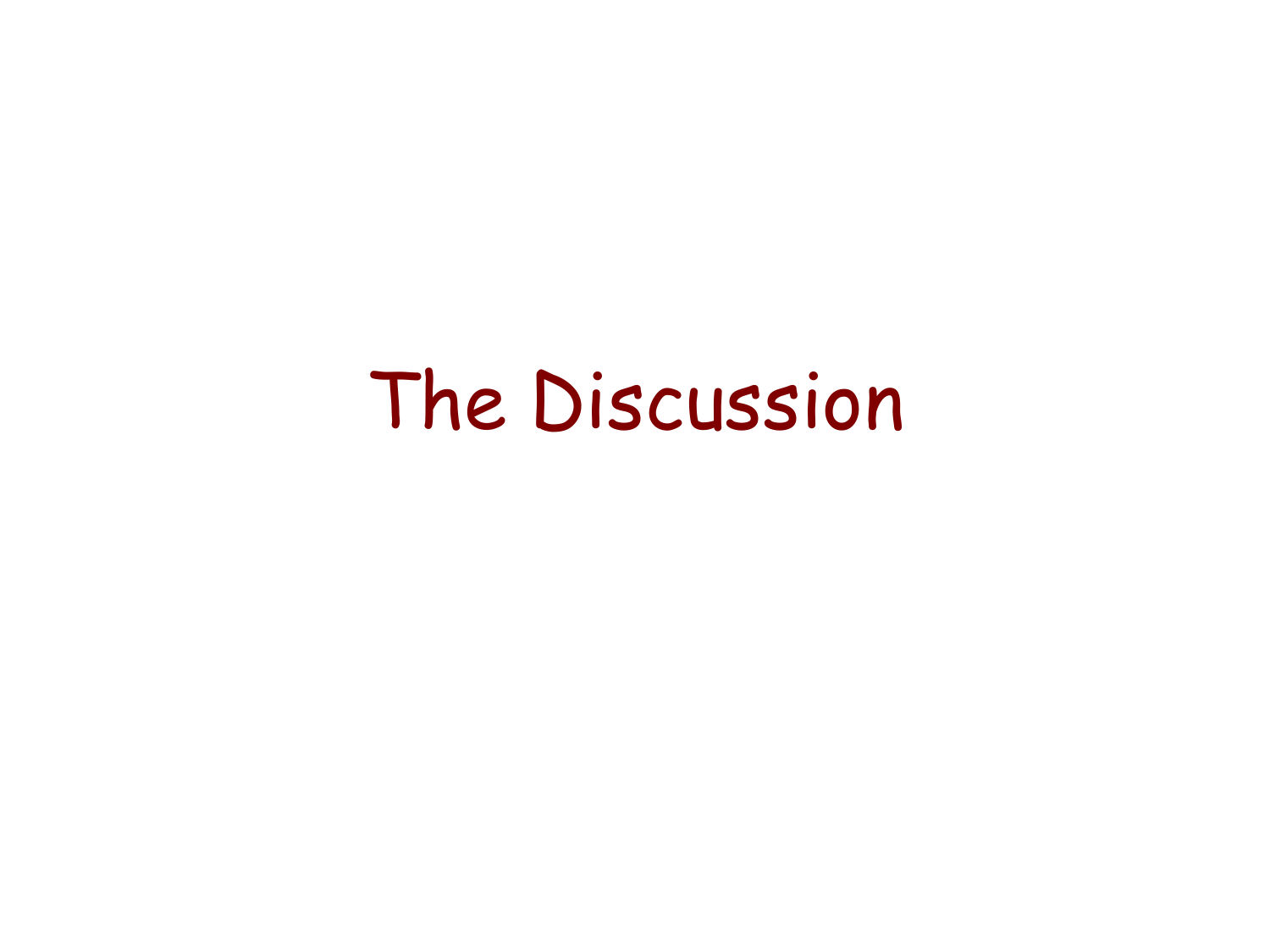A tenured faculty member has become unproductive, and is a long way from retirement. They do not bring in grants or write scholarly papers; they do, however, blog on topics of interest to the press and some sectors of industry. Their teaching is fine, but since they are on the road a lot their access outside of class is limited.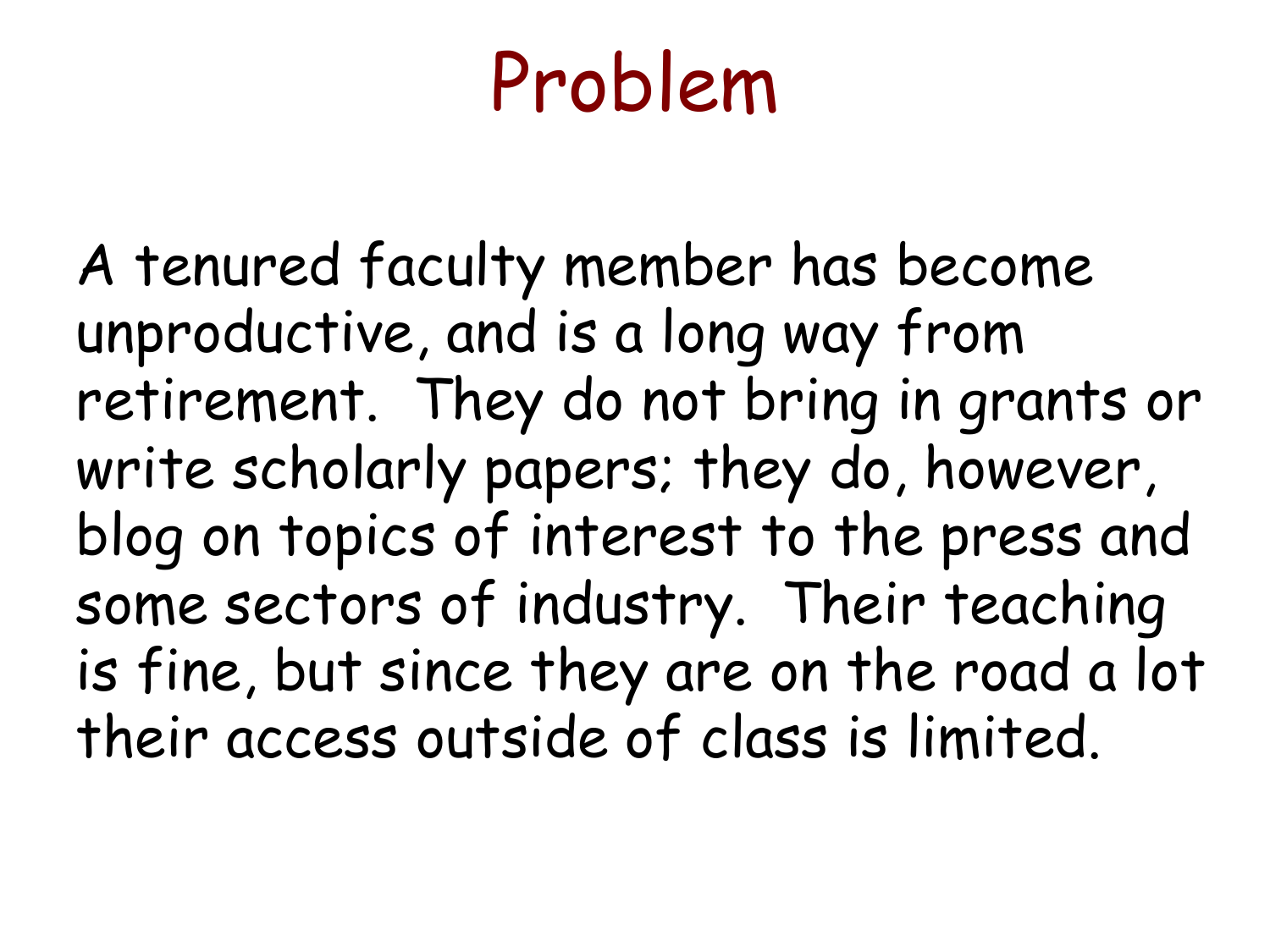#### The Feud – version 2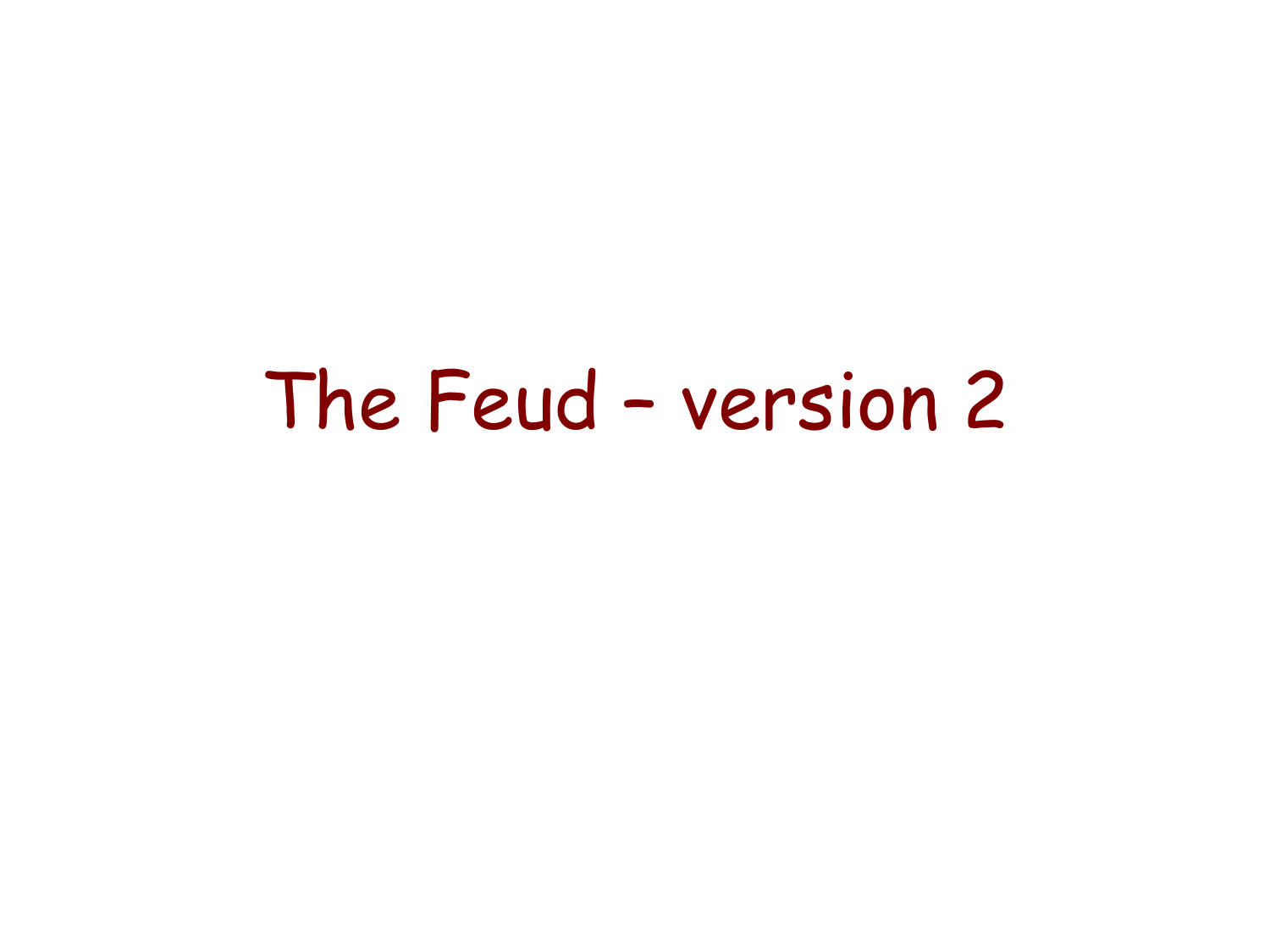A graduate student and their supervisor both want to start a company based on the student's thesis work. The student wants to start their own company, the professor is insisting that the student must join forces with them.

.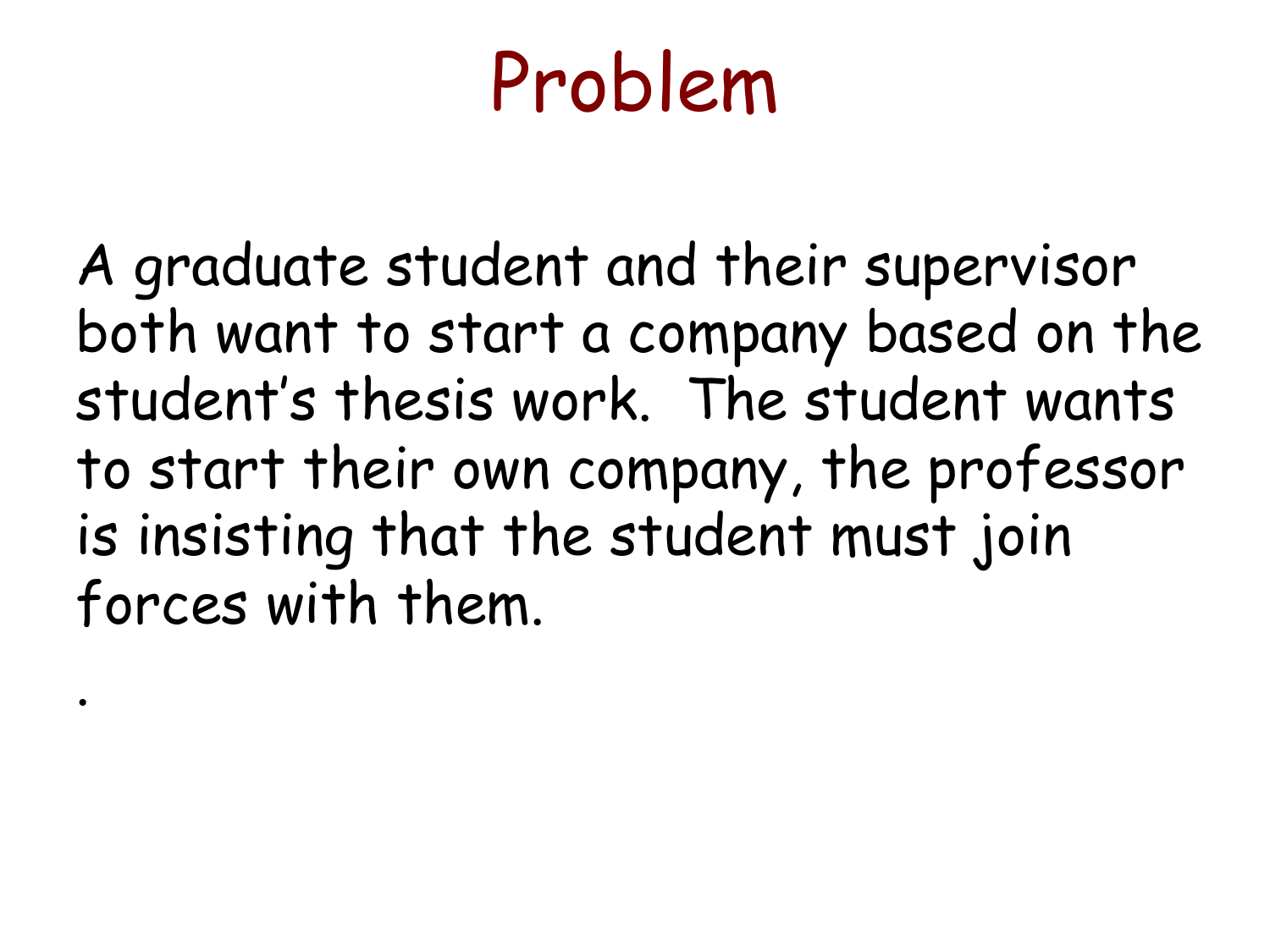#### The Feud – version 3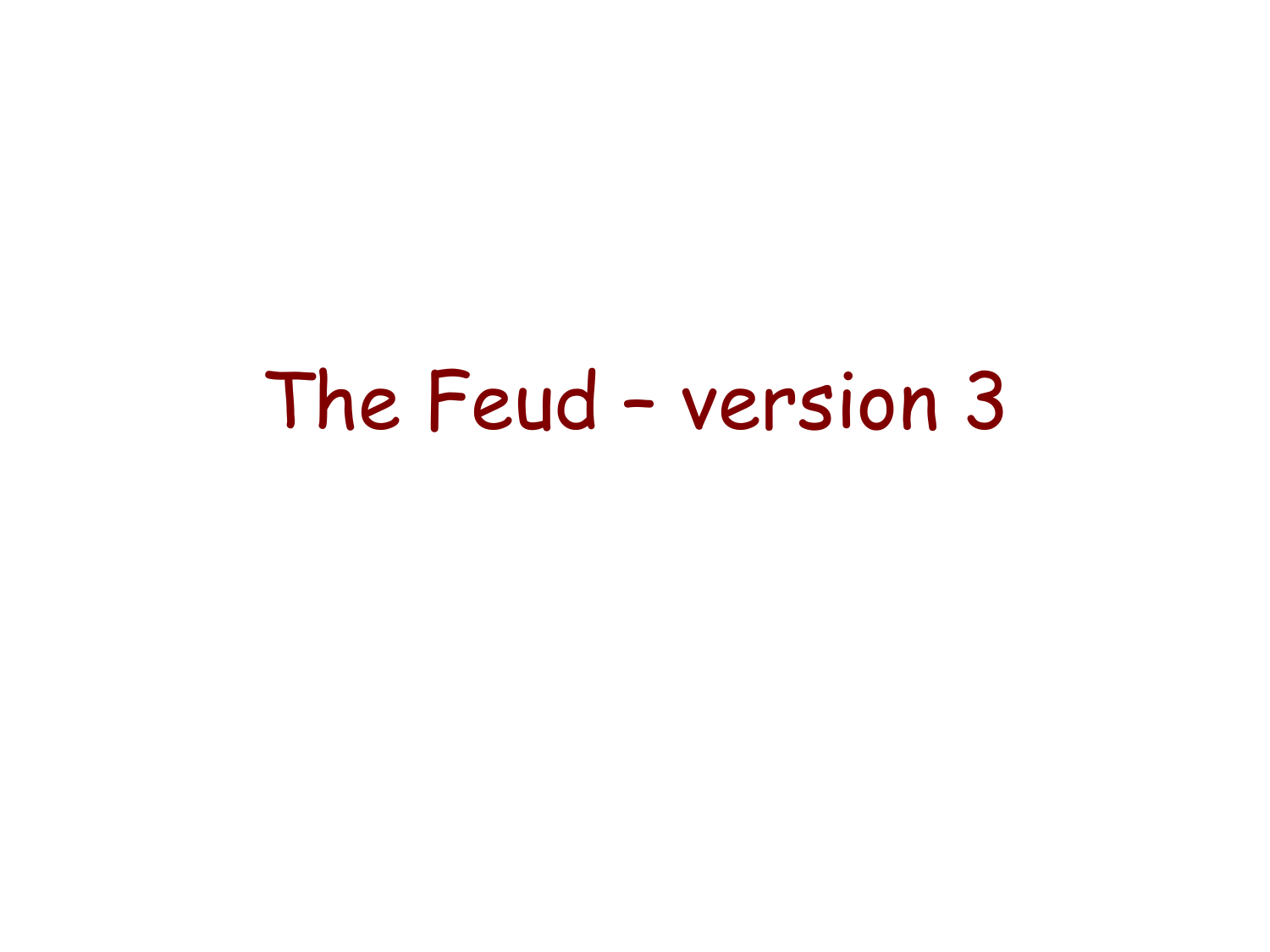A faculty member coming up for tenure within a year has a great graduate student about to hit the job market. They are ready to publish key results from the thesis. The professor insists that he should be first author; the graduate student fears that this will undercut her chances for a tenure-track position at a strong institution, and insists that this is primarily her work.